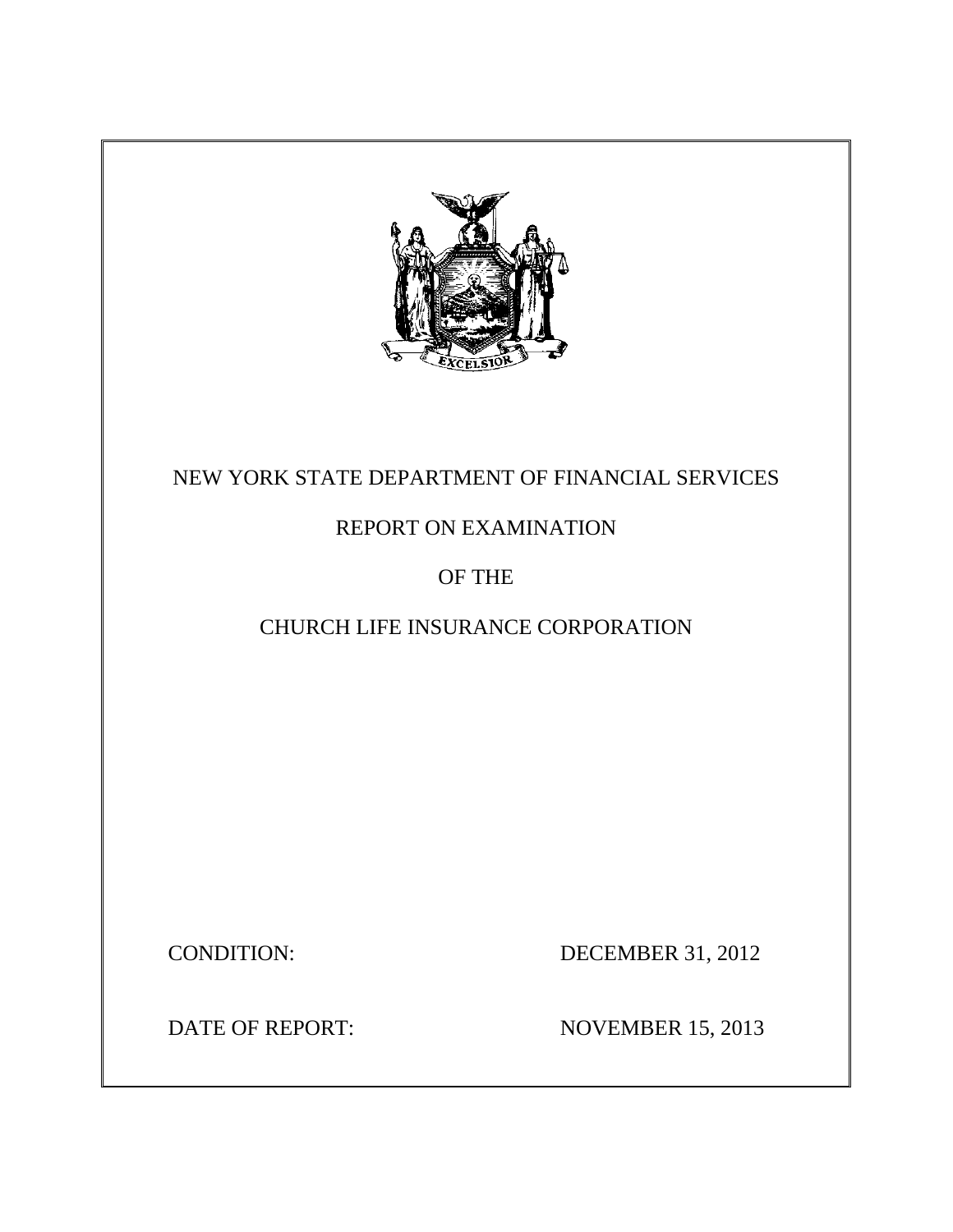### NEW YORK STATE DEPARTMENT OF FINANCIAL SERVICES

### REPORT ON EXAMINATION

## OF THE

### CHURCH LIFE INSURANCE CORPORATION

## AS OF

### DECEMBER 31, 2012

DATE OF REPORT:

**EXAMINER:** 

**NOVEMBER 15, 2013** 

JOSHUA WEISS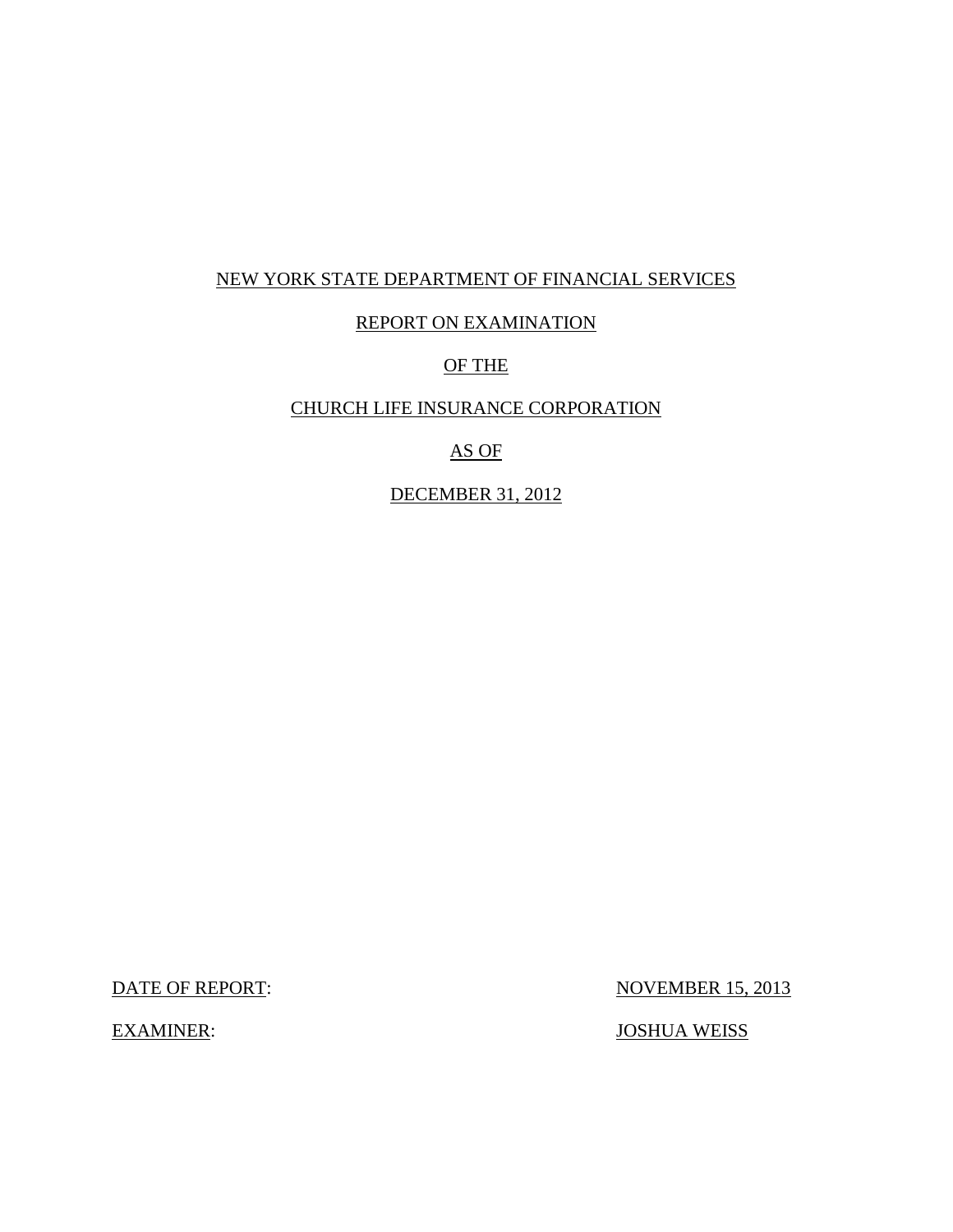# TABLE OF CONTENTS

| <b>ITEM</b> |                                      | PAGE NO.       |
|-------------|--------------------------------------|----------------|
| 1.          | Executive summary                    | $\overline{2}$ |
| 2.          | Scope of examination                 | 3              |
| 3.          | Description of Company               | 5              |
|             | A. History                           | 5              |
|             | B. Holding company                   | 5              |
|             | C. Organizational chart              | 6              |
|             | D. Service Agreements                | 7              |
|             | E. Management                        | 9              |
| 4.          | Territory and plan of operations     | 11             |
|             | A. Statutory and special deposits    | 11             |
|             | <b>B.</b> Direct operations          | 12             |
|             | C. Reinsurance                       | 12             |
| 5.          | Significant operating results        | 13             |
| 6.          | <b>Financial statements</b>          | 16             |
|             | A. Independent accountants           | 16             |
|             | <b>B.</b> Net admitted assets        | 17             |
|             | C. Liabilities, capital and surplus  | 18             |
|             | D. Condensed summary of operations   | 19             |
|             | E. Capital and surplus account       | 20             |
| 7.          | Market conduct activities            | 21             |
|             | A. Advertising and sales activities  | 21             |
|             | B. Underwriting and policy forms     | 22             |
|             | C. Treatment of policyholders        | 22             |
| 8.          | Prior report summary and conclusions | 23             |
| 9.          | Summary and conclusions              | 24             |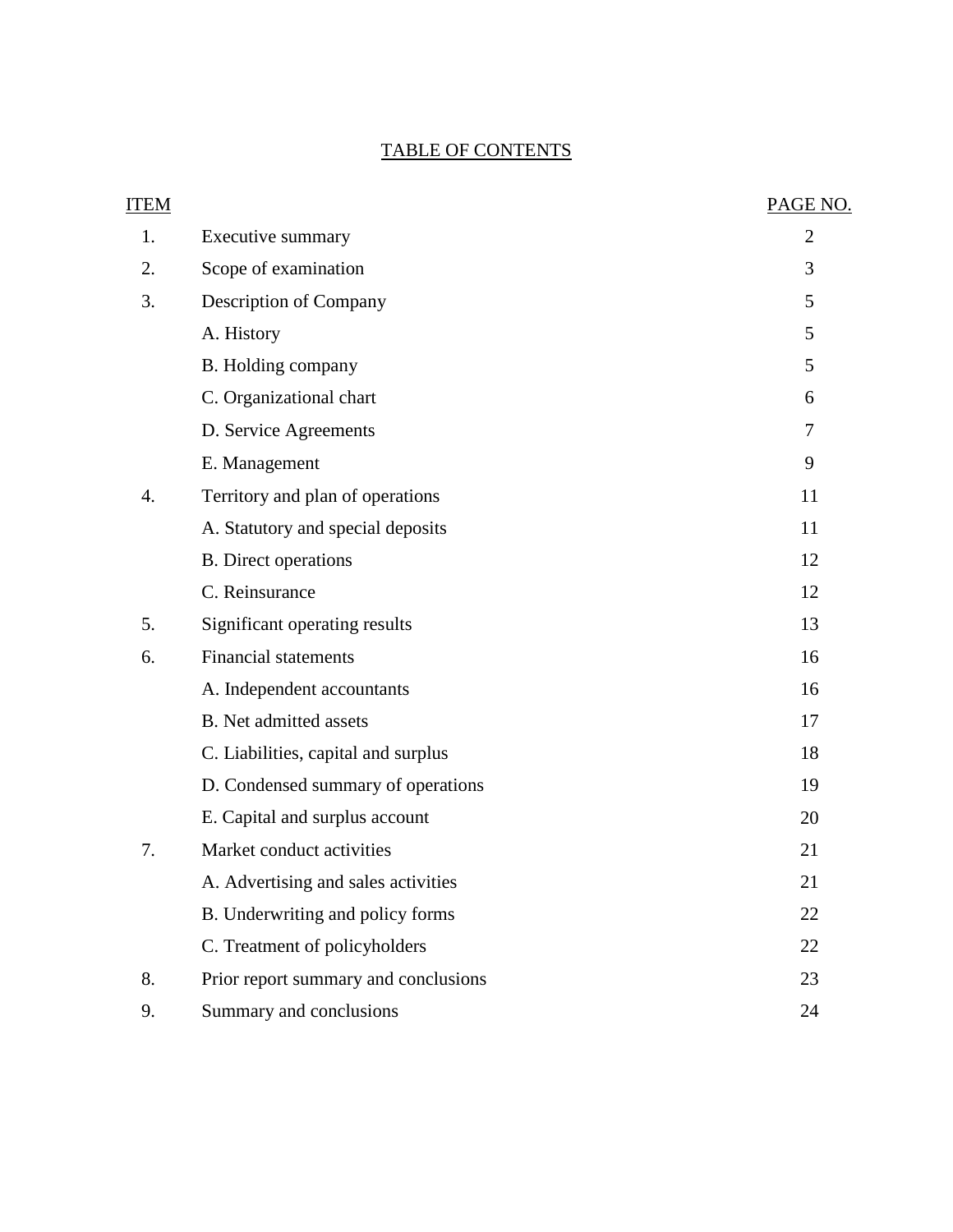

Andrew M. Cuomo

Benjamin M. Lawsky Governor Superintendent and Superintendent and Superintendent and Superintendent and Superintendent and Superintendent and Superintendent and Superintendent and Superintendent and Superintendent and Superintendent and Supe

March 24, 2014

Honorable Benjamin M. Lawsky Superintendent of Financial Services New York, New York10004

Sir:

 In accordance with instructions contained in Appointment No. 30952, dated February 7, Church Life Insurance Corporation, hereinafter referred to as "the Company," at its home office 2013 and annexed hereto, an examination has been made into the condition and affairs of the located at 19 East 34<sup>th</sup> Street, New York, NY 10016.

Wherever "Department" appears in this report, it refers to the New York State Department of Financial Services.

The report indicating the results of this examination is respectfully submitted.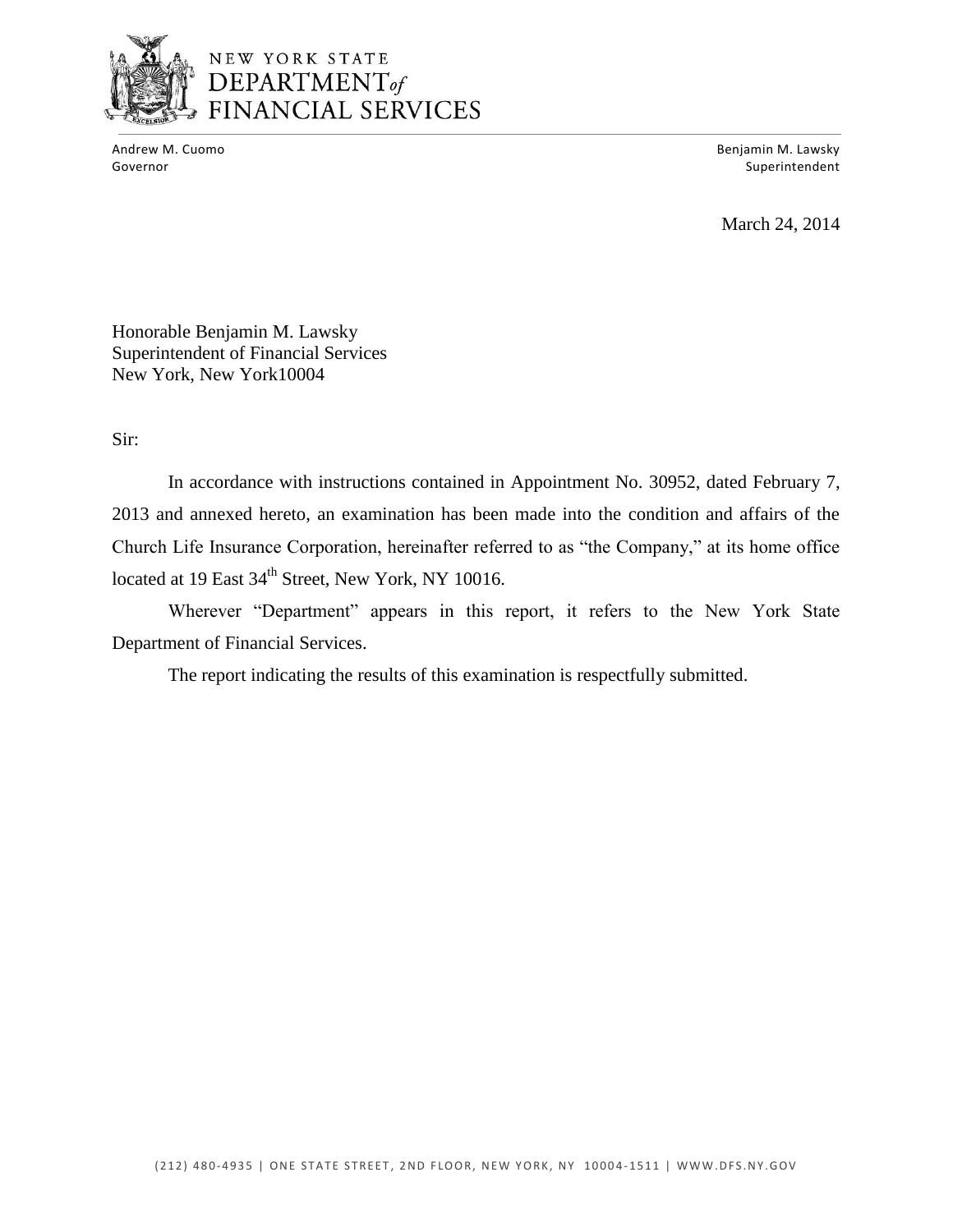### 1. EXECUTIVE SUMMARY

<span id="page-4-0"></span>The material violations contained in this report are summarized below:

- The Company violated Section 219.4(e) of Department Regulation No. 34-A when it used the phrase "at no additional cost" to describe a benefit that is included in the policy. (See item 7A of this report)
- The Company violated Section 219.4(h) of Department Regulation No. 34-A when it used the phrase "low cost" in five advertisements, but was unable to substantiate such reference. (See item 7A of this report)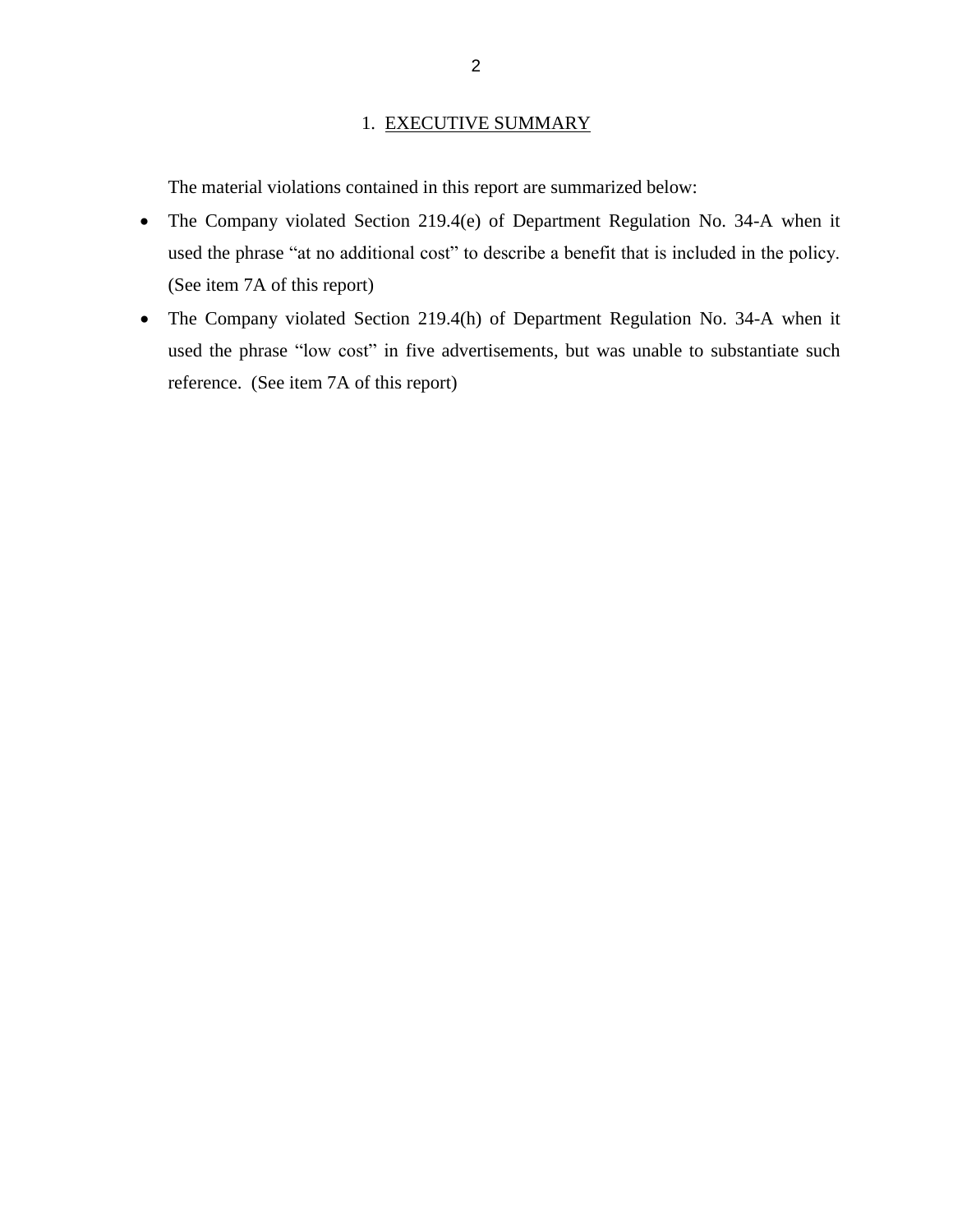#### 2. SCOPE OF EXAMINATION

<span id="page-5-0"></span> Financial Condition Examiners Handbook, 2013 Edition (the "Handbook"). The examination covers the five-year period from January 1, 2008 to December 31, 2012. The examination was conducted observing the guidelines and procedures in the Handbook and, where deemed appropriate by the examiner, transactions occurring subsequent to December 31, 2012 but prior The examination of the Company was a full scope examination as defined in the NAIC to the date of this report (i.e., the completion date of the examination) were also reviewed.

 In the course of the examination, a review was also made of the manner in which the Company conducts its business and fulfills its contractual obligations to policyholders and claimants. The results of this review are contained in item 7 of this report.

 of the Handbook published by the National Association of Insurance Commissioners ("NAIC"). examiner's assessment of risk in the insurer's operations and utilizing that evaluation in formulating the nature and extent of the examination. The examiner planned and performed the examination to evaluate the current financial condition as well as identify prospective risks that may threaten the future solvency of the insurer. The examiner identified key processes, assessed to mitigate those risks. The examination also included assessing the principles used and significant estimates made by management, evaluating the overall financial statement presentation, and determining management's compliance with New York statutes and Department guidelines, Statutory Accounting Principles as adopted by the Department and The examination was conducted on a risk focused basis in accordance with the provisions The Handbook guidance provides for the establishment of an examination plan based on the the risks within those processes and evaluated the internal control systems and procedures used annual statement instructions.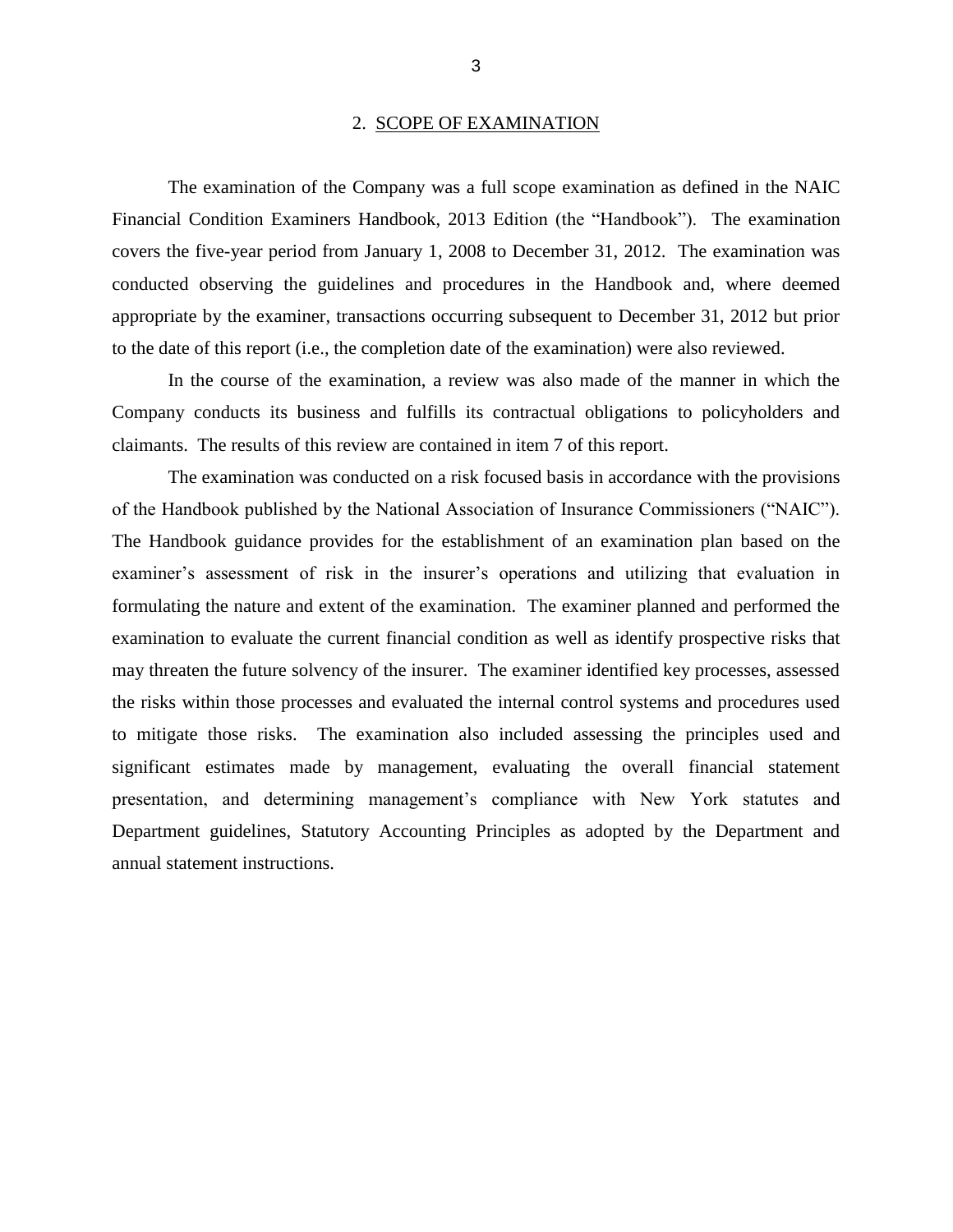environment were utilized to develop the examination approach. The Company's risks and management activities were evaluated incorporating the NAIC's nine branded risk categories. These categories are as follows: Information about the Company's organizational structure, business approach and control

- Pricing/Underwriting
- Reserving
- Operational
- Strategic
- Credit
- Market
- Liquidity
- Legal
- Reputational

 The Company was audited annually, for the years 2008 through 2012, by the accounting firm of Ernst & Young, LLP. The Company received an unqualified opinion in all years. Certain audit workpapers of the accounting firm were reviewed and relied upon in conjunction with this examination. The Company has an internal audit department and a separate internal control department which was given the task of assessing the internal control structure. Where applicable, internal audit workpapers and reports were reviewed and portions were relied upon for this examination.

 violation contained in the prior report on examination. The results of the examiner's review are The examiner reviewed the corrective actions taken by the Company with respect to the contained in item 8 of this report.

 matters which involve departure from laws, regulations or rules, or which require explanation or This report on examination is confined to financial statements and comments on those description.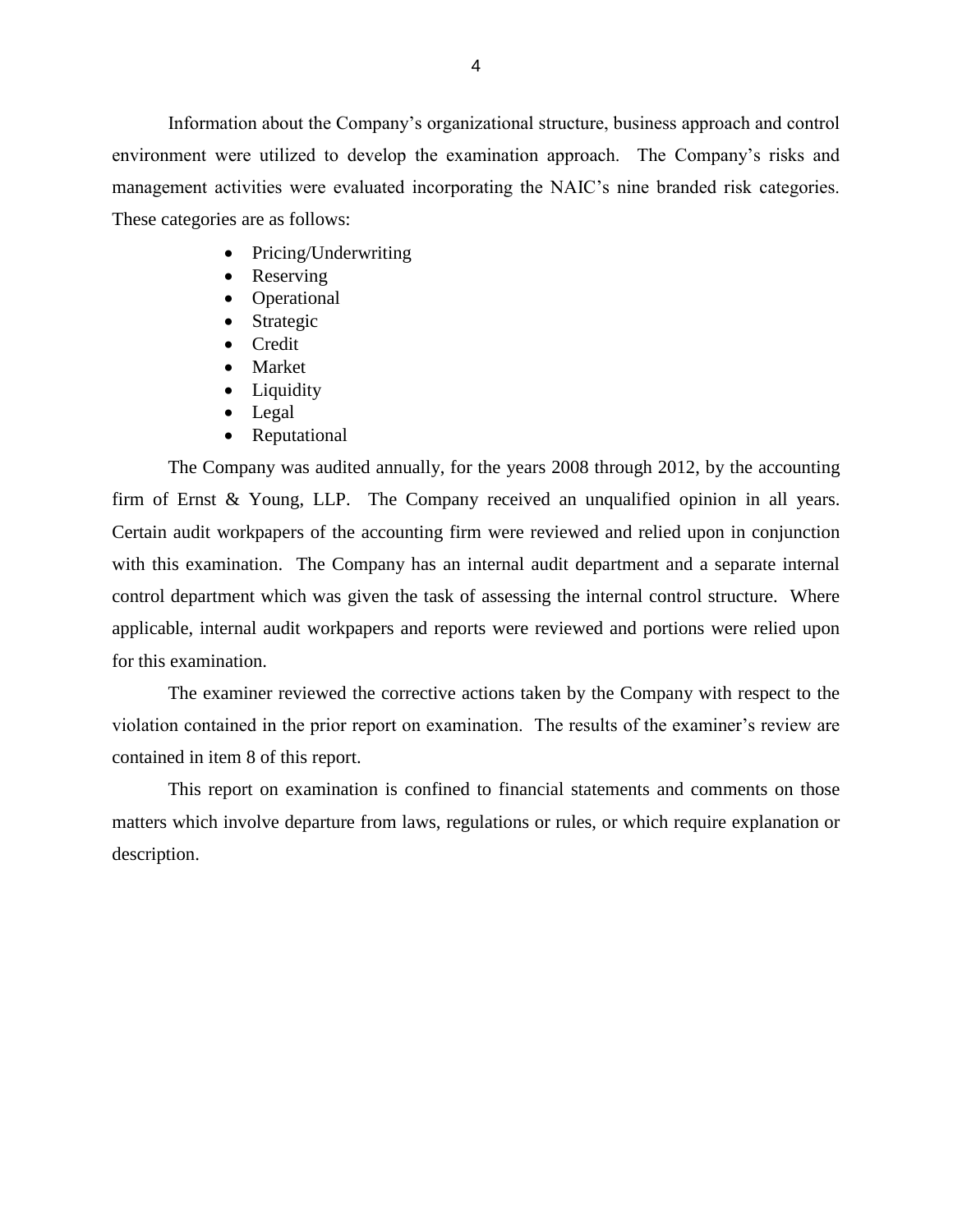#### 3. DESCRIPTION OF COMPANY

#### <span id="page-7-0"></span>A. History

 laws of New York on June 24, 1922 and commenced business on July 1, 1922. Initial resources of \$155,000, consisting of common capital stock of \$100,000 and paid in and contributed surplus of \$55,000, were provided through the sale of 1,000 shares of common stock (with a par value of The Company was incorporated and licensed as a stock life insurance company under the \$100 each) for \$155 per share.

 As of December 31, 2012 common capital stock is \$6,000,000 and paid in and contributed surplus of the Company is \$6,000,000, consisting of 60,000 shares of common stock outstanding with a par value of \$100 per share.

#### B. Holding Company

 The Company is a wholly owned subsidiary of the Church Pension Fund ("CPF"), a certain regulatory purposes. As a subsidiary of an authorized insurer the Company is exempt from the provisions of Article 15 of the New York Insurance Law. pension fund that is examined by the Department and therefore deemed an authorized insurer for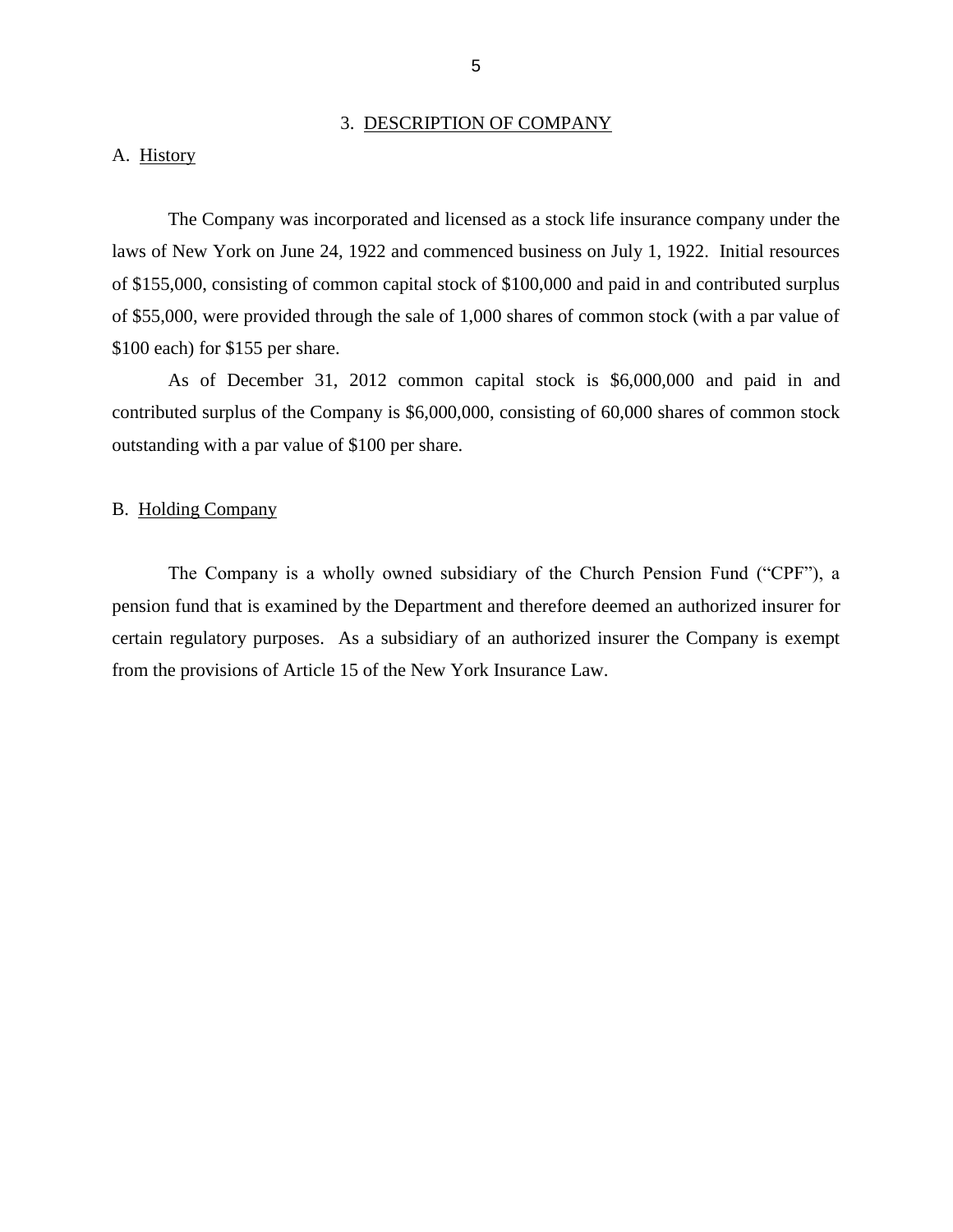## <span id="page-8-0"></span>C. Organizational Chart

 An organization chart reflecting the relationship between the Company and significant entities in its holding company system as of December 31, 2012 follows:

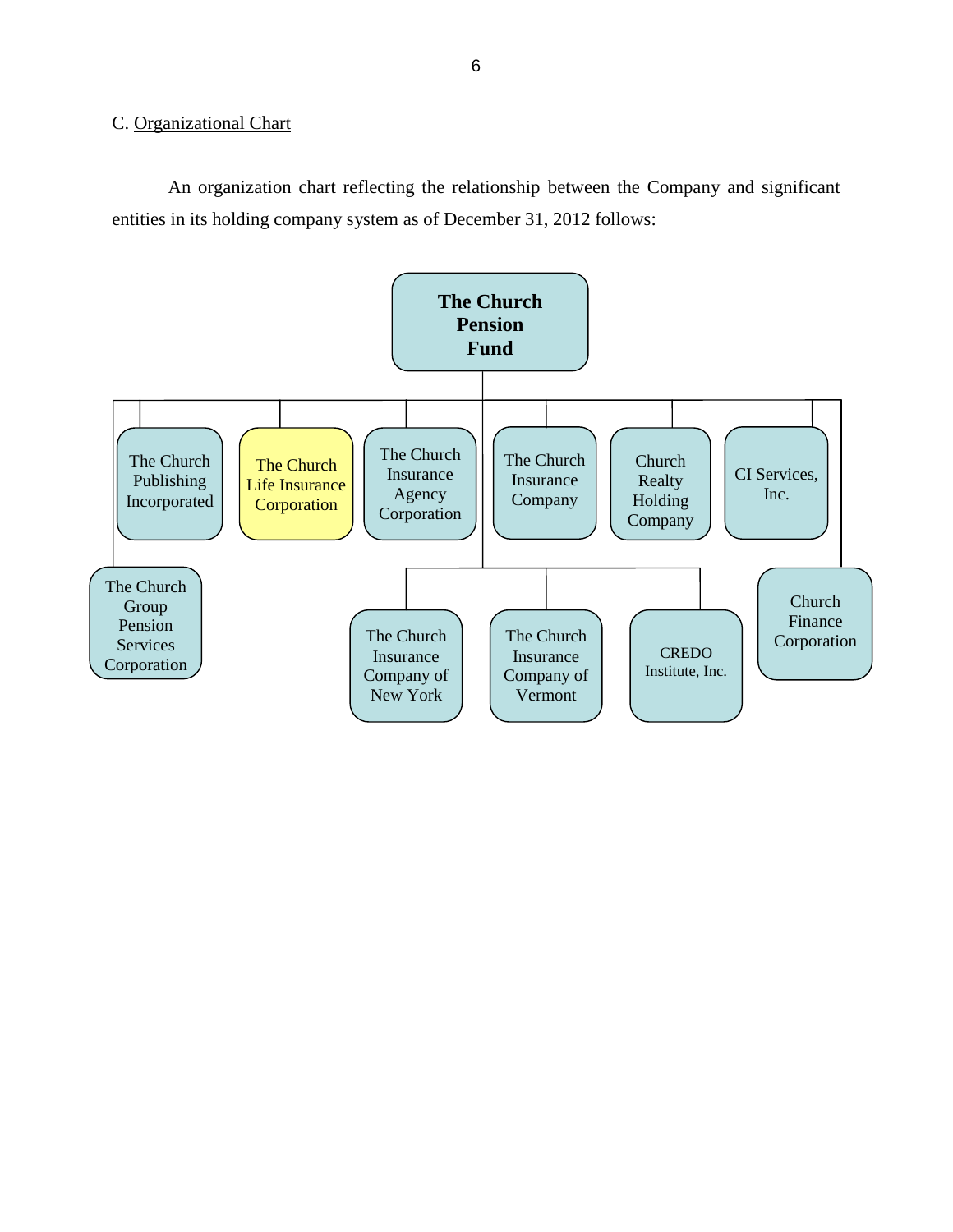#### D. Service Agreements

 The Company had five service agreements in effect with affiliates during the examination period.

| Type of         | Effective  | Provider of  | Recipient  | Specific Service(s)          | Income/(Expense)      |
|-----------------|------------|--------------|------------|------------------------------|-----------------------|
| Agreement       | Date       | Service      | of Service | Covered                      | For Each Year of      |
|                 |            |              |            |                              | the Examination       |
| Services        | 01/01/2008 | The          | The        | General billing and          | $2008 - $(207, 912)$  |
| Agreement       | 01/01/2009 | Episcopal    | Company    | collection services for      | $2009 - $(210,000)$   |
|                 | 01/01/2010 | Church       |            | Group Life insurance         | $2010 - $(218,400)$   |
|                 | 01/01/2011 | Medical      |            | policies.                    | $2011 - $(169,397)$   |
|                 |            | <b>Trust</b> |            |                              | $2012 - $0$           |
| <b>Services</b> | 01/15/2007 | The Church   | The        | Marketing and sales          | $2008 - $(80,000)$    |
| Agreement       | Addendum 1 | Insurance    | Company    | support and related          | $2009 - $(15,000)$    |
|                 | 01/01/2008 | Agency       |            | services for Group           | $2010 - $(15,000)$    |
|                 | Addendum 2 |              |            | Life insurance               | $2011 - $(15,000)$    |
|                 |            | Corporation  |            |                              |                       |
|                 | 03/01/2010 |              |            | policies.                    | $2012 - $(22,050)$    |
| Services        | 01/01/2008 | The          | The        | Management of the            | 2008 - \$257,472      |
| Agreement       | 01/01/2009 | Company      | Church     | ongoing claims               | 2009 - \$250,000      |
|                 | 01/01/2010 |              | Pension    | administration               | 2010 - \$218,400      |
|                 | 01/05/2011 |              | fund       | process and imputed          | 2011 - \$147,996      |
|                 | 01/01/2012 |              |            | income                       | 2012 - \$159,996      |
|                 |            |              |            | communications for           |                       |
|                 |            |              |            | benefits provided by         |                       |
|                 |            |              |            | the Church Pension           |                       |
|                 |            |              |            | Fund including the           |                       |
|                 |            |              |            | Episcopal Church             |                       |
|                 |            |              |            | <b>Retirement Savings</b>    |                       |
|                 |            |              |            | Plan ("RSVP"), the           |                       |
|                 |            |              |            | Episcopal Church             |                       |
|                 |            |              |            | Lay Employees'               |                       |
|                 |            |              |            | Defined Benefit              |                       |
|                 |            |              |            |                              |                       |
|                 |            |              |            | Retirement Plan (Lay         |                       |
|                 |            |              |            | DB), the Episcopal           |                       |
|                 |            |              |            | Church Lay                   |                       |
|                 |            |              |            | <b>Employees' Defined</b>    |                       |
|                 |            |              |            | Contribution                 |                       |
|                 |            |              |            | Retirement Plan (Lay         |                       |
|                 |            |              |            | DC) and the Clergy           |                       |
|                 |            |              |            | <b>Short-Term Disability</b> |                       |
|                 |            |              |            | Plan.                        |                       |
| Services &      | 01/01/2003 | The Church   | The        | Information                  | 2008 \$(2,326,079)    |
| Facilities      |            | Pension      | Company    | technology, finance          | 2009 - \$ (2,611,946) |
| Agreement       |            | Fund         |            | and facilities, on a         | 2010-\$(2,812,254)    |
|                 |            |              |            | cost-reimbursement           | 2011 - \$ (3,061,010) |
|                 |            |              |            | basis.                       | 2012 - \$ (3,165,434) |
|                 |            |              |            |                              |                       |
|                 |            |              |            |                              |                       |
|                 |            |              |            |                              |                       |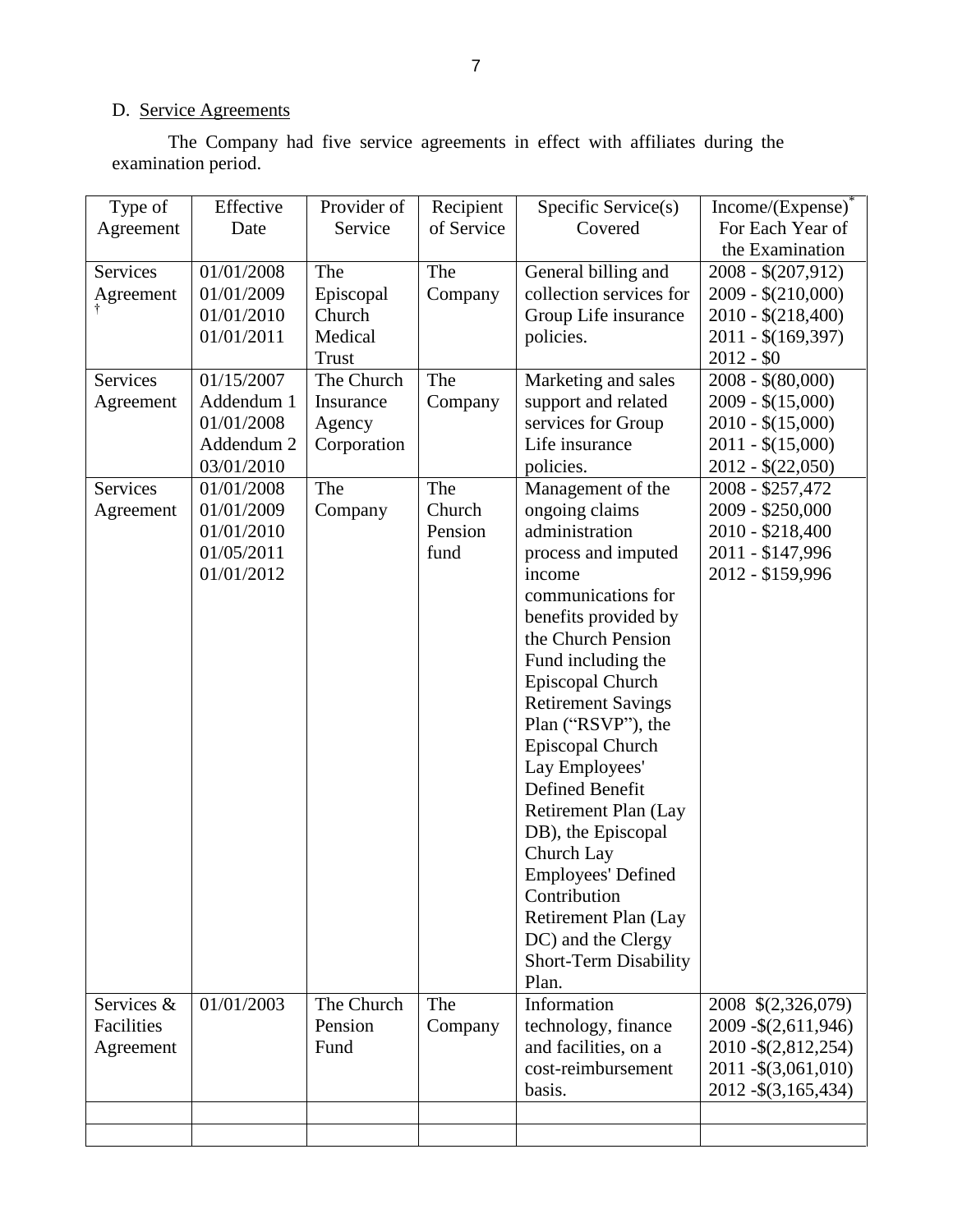| Type of   | Effective  | Provider of | Recipient  | Specific Service(s)    | $Income/(Expense)^{^{\circ}}$ |
|-----------|------------|-------------|------------|------------------------|-------------------------------|
| Agreement | Date       | Service     | of Service | Covered                | For Each Year of              |
|           |            |             |            |                        | the Examination               |
| Services  | 01/01/2003 | Church      | The        | Administrative and     | 2008 - \$ (2,173,825)         |
| Agreement |            | Pension     | Company    | related services to    | 2009 - \$ (2,216,392)         |
|           |            | Group       |            | CPF and its affiliates | 2010 - \$ (2,237,232)         |
|           |            | Services    |            | which include:         | 2011 - \$ (2,369,352)         |
|           |            | Corporation |            | Administrative         | 2012 - \$ (2,338,511)         |
|           |            | ("CPGSC")   |            | Services including     |                               |
|           |            |             |            | personnel assistance.  |                               |
|           |            |             |            | Financial and          |                               |
|           |            |             |            | Personnel Admin        |                               |
|           |            |             |            | Services: including    |                               |
|           |            |             |            | accounting,            |                               |
|           |            |             |            | bookkeeping, cash      |                               |
|           |            |             |            | management, payroll,   |                               |
|           |            |             |            | benefits and           |                               |
|           |            |             |            | personnel              |                               |
|           |            |             |            | administration, and    |                               |
|           |            |             |            | other similar services |                               |
|           |            |             |            | on an as needed basis. |                               |
|           |            |             |            | Other support          |                               |
|           |            |             |            | services as needed.    |                               |

 $\overline{a}$ Ì.

<sup>&</sup>lt;sup>\*</sup>Amount of Income or (Expense) Incurred by the Company  $\overline{f}$ Starting 01/01/2012, this service agreement is no longer in effect.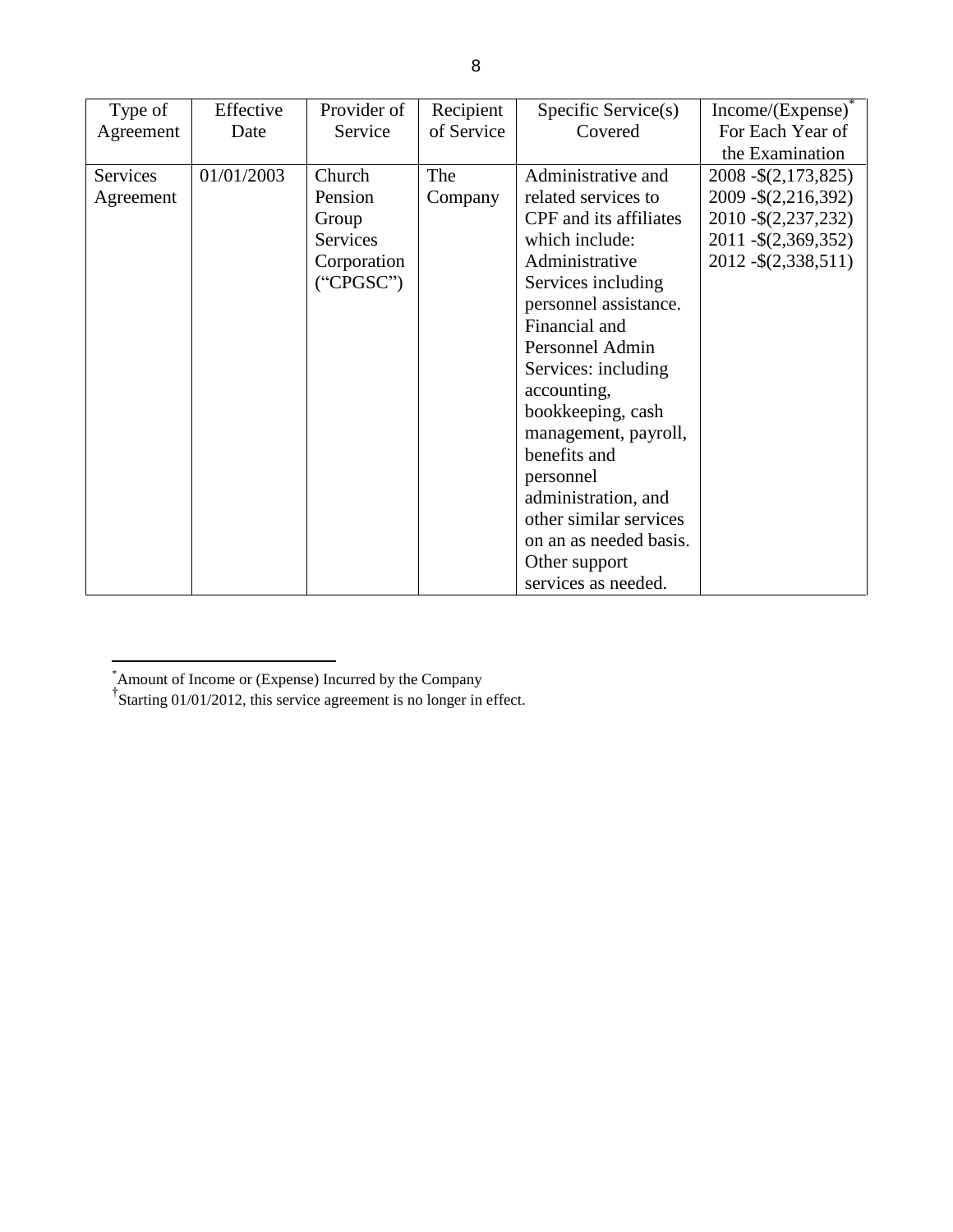### E. Management

 The Company's by-laws, as amended in 2012, provide that the board of directors shall be comprised of not less than seven and not more than 15 directors. Directors are elected for a period on one year at the annual meeting of the stockholders in February of each year. As of December 31, 2012, the board of directors consisted of seven members. Meetings of the board are held annually.

 2012, were as follows: The seven board members and their principal business affiliation, as of December 31,

| Name and Residence                    | <b>Principal Business Affiliation</b>                                             | Year First<br>Elected |
|---------------------------------------|-----------------------------------------------------------------------------------|-----------------------|
| James E. Bayne*<br>Dallas, TX         | <b>Retired Consultant</b><br>ExxonMobil                                           | 2000                  |
| Thomas J. Brown*<br>Winchester, MA    | Rector<br>Parish of the Epiphany                                                  | 2012                  |
| Daniel A. Kasle<br>New York, NY       | <b>Chief Financial Officer</b><br><b>Church Life Insurance Corporation</b>        | 2012                  |
| Timothy J. Mitchel*<br>Louisville, KY | Rector<br>Church of the Advent                                                    | 2012                  |
| Jim W. Morrison<br>Cold Spring, NY    | <b>Chief Operating Officer</b><br><b>Church Life Insurance Corporation</b>        | 2012                  |
| James E. Thomas<br>New York, NY       | <b>Senior Vice President</b><br><b>Church Life Insurance Corporation</b>          | 2012                  |
| Mary K. Wold<br>New York, NY          | President and Chief Executive Officer<br><b>Church Life Insurance Corporation</b> | 2012                  |

\*Not affiliated with the Company or any other company in the holding company system

 In June**,** 2013 James E. Bayne retired from the board and was replaced by V. Gene Robinson.

 The examiner's review of the minutes of the meetings of the board of directors and its committees indicated that meetings were well attended and that each director attended a majority of meetings.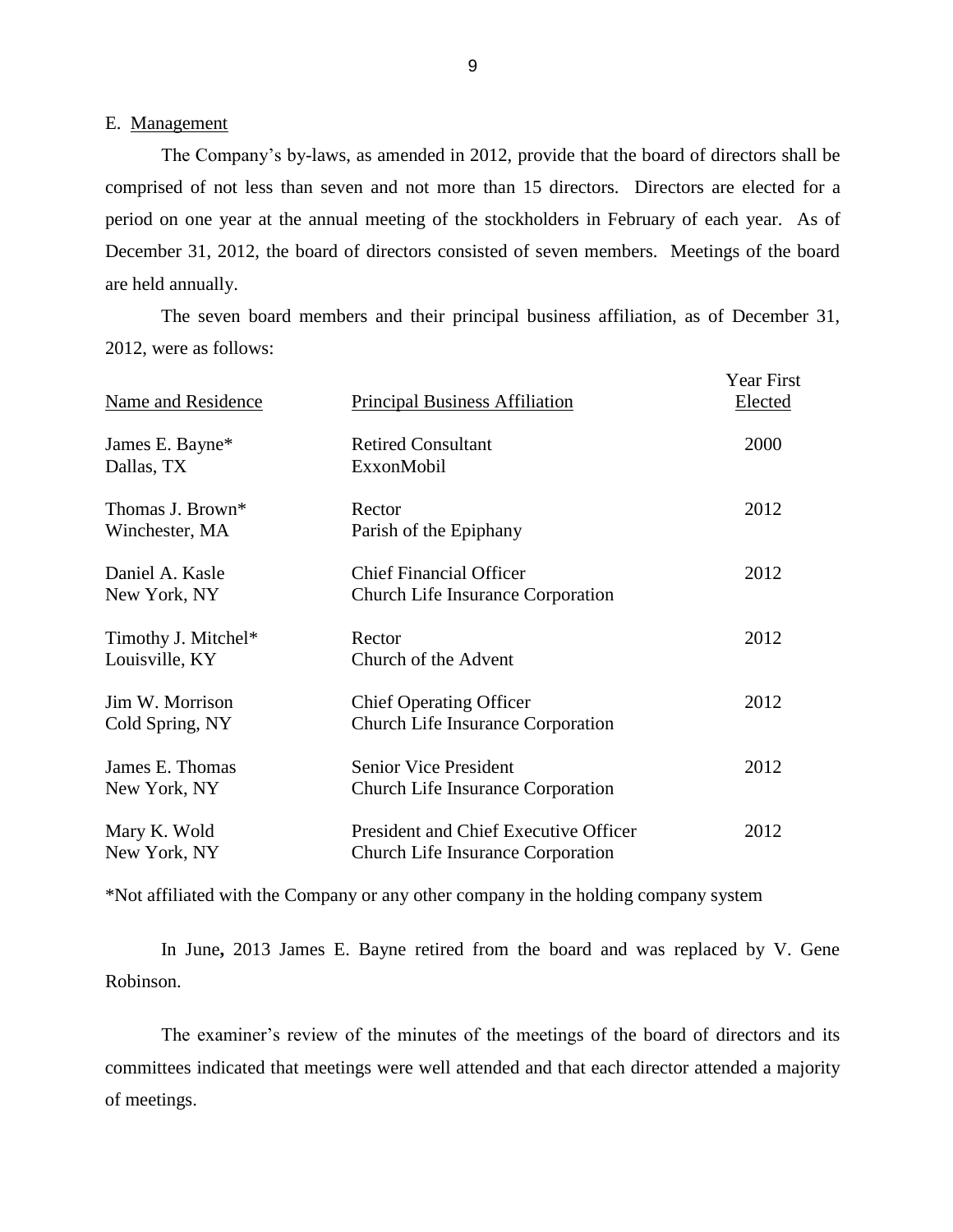The following is a listing of the principal officers of the Company as of December 31, 2012:

Name Title

Mary K. Wold<br>
Im W. Morrison<br>
President and Chief Executive Officer<br>
Executive Vice President and Chief Operation Executive Vice President and Chief Operating Officer William L. Cobb, Jr. Executive Vice President and Managing Director & Chief Investment Officer

 Charles Hui is the designated consumer services officer per Section 216.4(c) of Department Regulation No. 64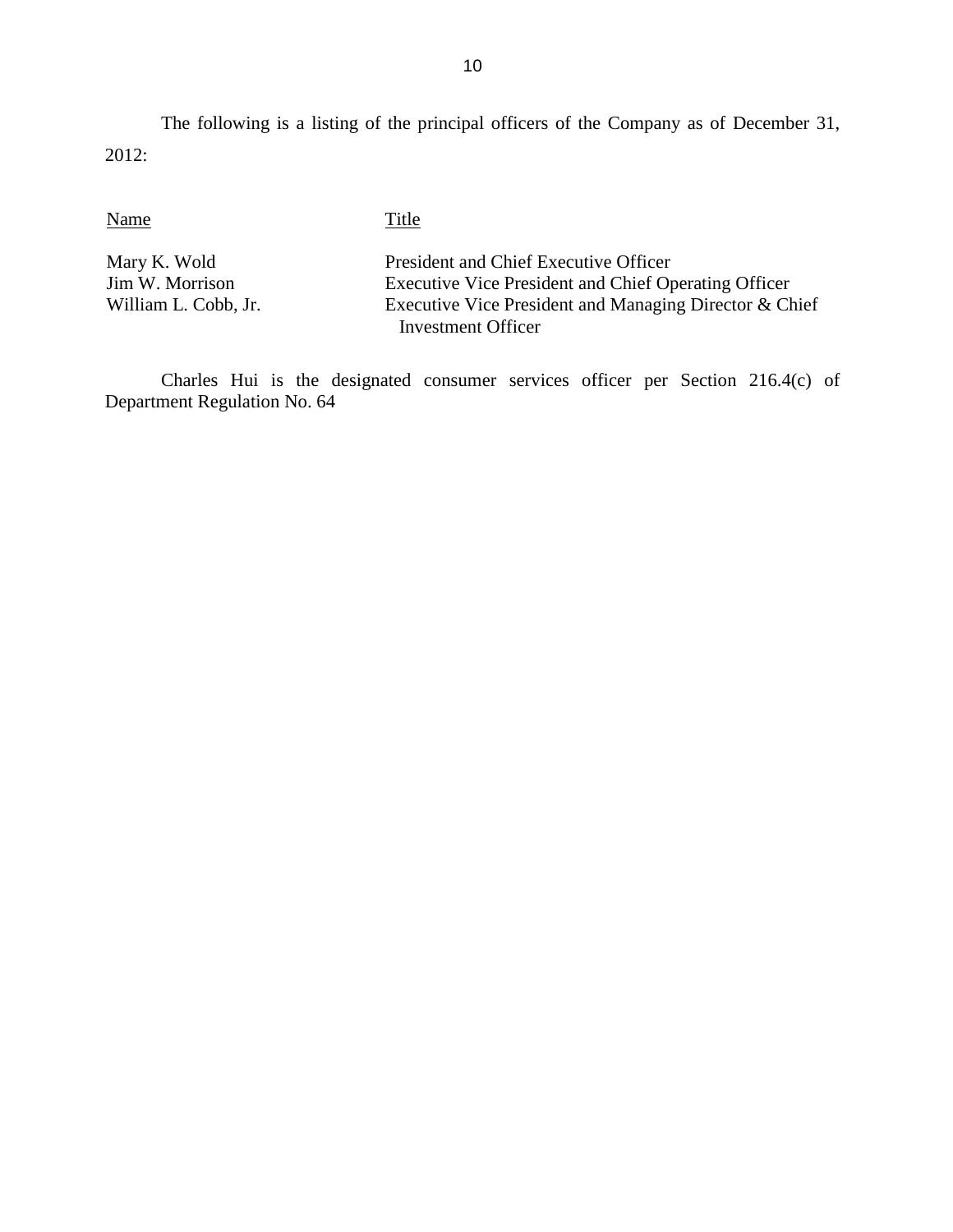#### 4. TERRITORY AND PLAN OF OPERATIONS

 insurance as defined in paragraphs 1, 2 and 3 of Section 1113(a) of the New York Insurance The Company is authorized to write life insurance, annuities and accident and health Law.

business in all states, and the District of Columbia. business in all states, and the District of Columbia. In 2012, 34.9% of life premiums were received from New York (9.1%), Florida (7.9%), The Company is either licensed or exempted from licensing requirements to transact

California (6.9%), Texas (5.9%), and Virginia (5.1%).

 In 2012, 36.6% of annuity considerations were received from New York (11.9%), Texas (7.2%), California (6.2%), Florida (5.8%), and Connecticut (5.5%).

Policies are written on a non-participating basis.

The following tables show the percentage of direct premiums received, by state, and by major lines of business for the year 2012:

| Life Insurance Premiums |        | <b>Annuity Considerations</b> |        |  |
|-------------------------|--------|-------------------------------|--------|--|
| New York                | 9.1%   | New York                      | 11.9%  |  |
| Florida                 | 7.9%   | Texas                         | 7.2%   |  |
| California              | 6.9%   | California                    | 6.2%   |  |
| Texas                   | 5.9%   | Florida                       | 5.8%   |  |
| Virginia                | 5.1%   | Connecticut                   | 5.5%   |  |
| Subtotal                | 34.9%  | Subtotal                      | 36.6%  |  |
| All others              | 65.1%  | All others                    | 63.4%  |  |
| Total                   | 100.0% | Total                         | 100.0% |  |

#### A. Statutory and Special Deposits

 As of December 31, 2012, the Company had \$1,500,000 (par value) of United States Treasury Notes on deposit with the State of New York, its domiciliary state, for the benefit of all policyholders, claimants and creditors of the Company. As per confirmations received from the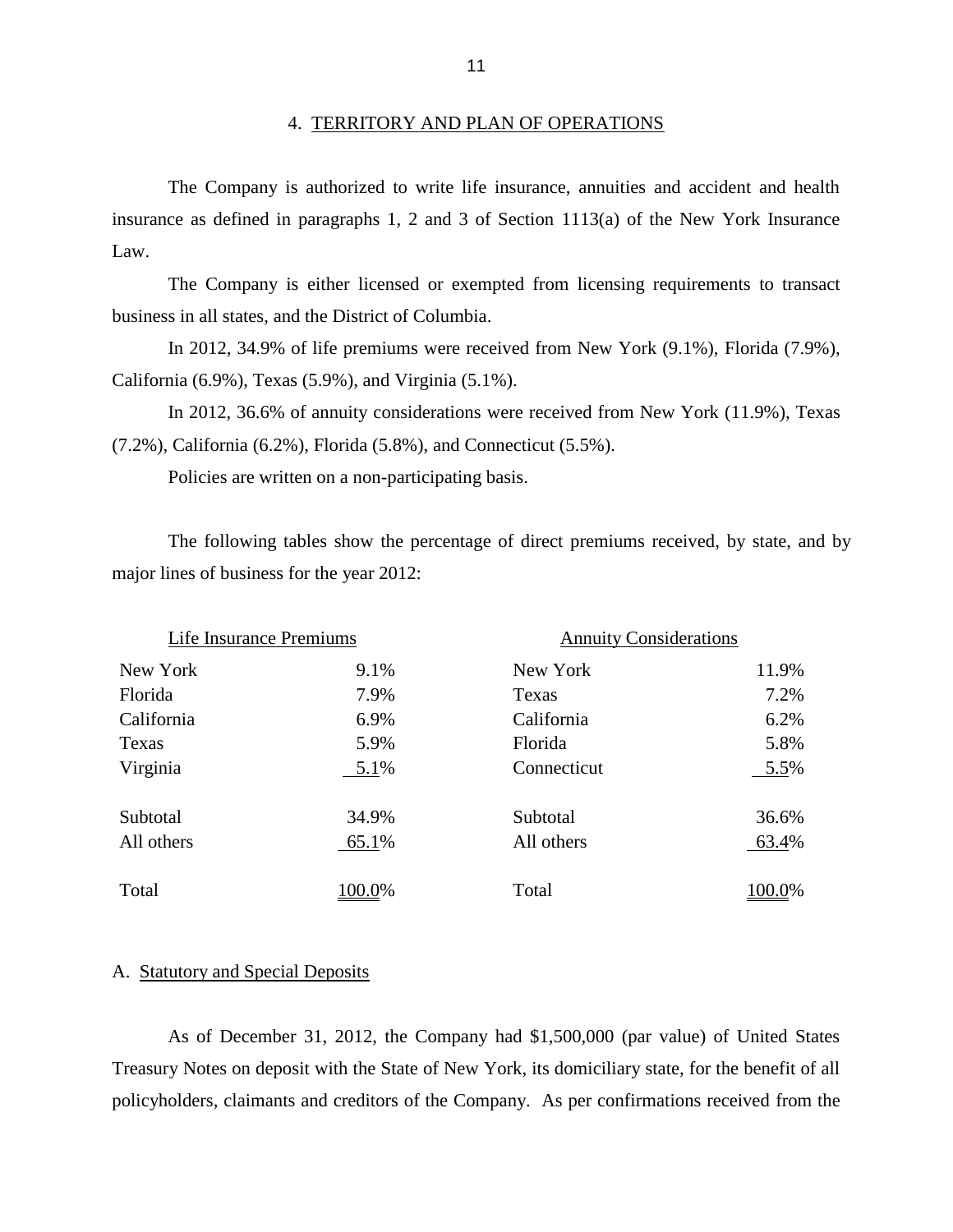<span id="page-14-0"></span> additional \$1,890,000 was being held by the states of Arkansas (\$110,000), Georgia (\$35,000), (\$600,000), and Virginia (\$225,000). following states, which were reported in Schedule E of the 2012 filed annual statement, an Nevada (\$200,000), New Hampshire (\$500,000), New Mexico (\$220,000), North Carolina

#### B. Direct Operations

 The Company writes group life insurance and group and individual annuity products to The Company primarily writes group life insurance, and group and individual annuity products for a customer base limited solely to ordained clergy and lay individuals directly associated with individuals directly associated with The Episcopal Church ("TEC") and their immediate families. The Episcopal Church ("TEC") and their immediate families.

 The Company's individual life insurance and annuity products are primarily sold through direct sales. The Company's group life insurance and group annuity products are sold through the Company's sales representatives.

 ("CIAC") and Protective Life Insurance Company ("Protective") to provide individual life insurance products to Church Life customers. Protective is the insurer of the individual life insurance product that is offered through the Company.<br>C. Reinsurance The Company has service agreements with Church Insurance Agency Corporation

 companies, one of which was authorized. The Company's life business is reinsured on a coinsurance and/or yearly renewable term basis. Reinsurance is provided on an automatic and/or As of December 31, 2012, the Company had reinsurance treaties in effect with two facultative basis.

 amount of life insurance ceded as of December 31, 2012, was \$152,328,860, which represents The maximum retention limit for individual life contracts is \$100,000. The total face 10.2% of the total face amount of life insurance in force.

 Reserve credit taken for reinsurance ceded to the unauthorized company, totaling \$63,033, was supported by a letter of credit.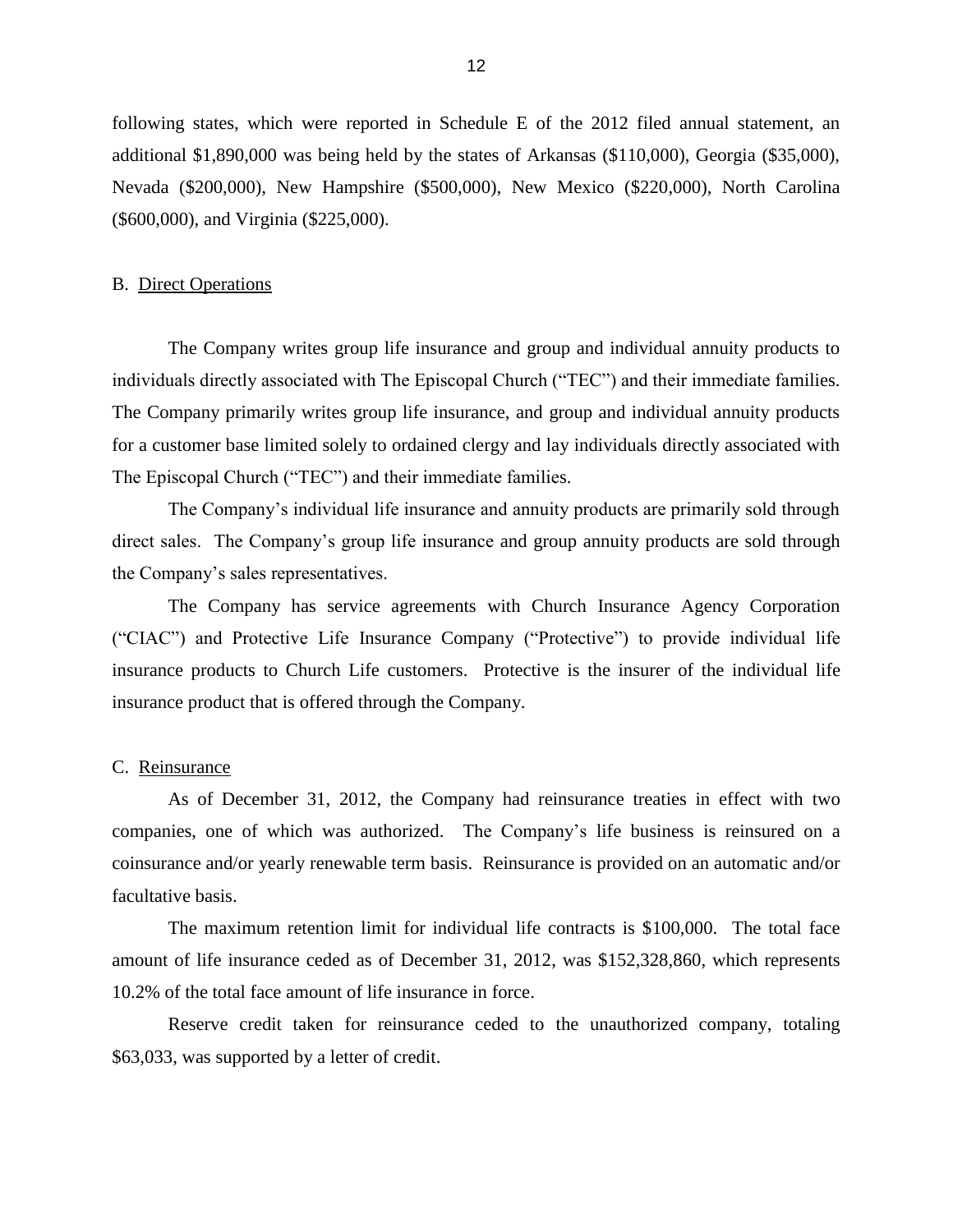### 5. SIGNIFICANT OPERATING RESULTS

 during the period under examination as extracted from its filed annual statements. Failure of Indicated below is significant information concerning the operations of the Company items to add to the totals shown in any table in this report is due to rounding.

The following table indicates the Company's financial growth during the period under review:

|                                          | December 31,<br>2007 | December 31,<br>2012 | Increase       |
|------------------------------------------|----------------------|----------------------|----------------|
| Admitted assets                          | \$201,278,960        | \$279,136,415        | \$77,857,455   |
| Liabilities                              | \$163,822,549        | \$235,997,349        | \$72,174,800   |
| Common capital stock                     | \$<br>6,000,000      | \$<br>6,000,000      | \$<br>$\theta$ |
| Gross paid in and contributed<br>surplus | 6,000,000            | 6,000,000            | $\overline{0}$ |
| Group contingency life reserve           | 1,499,213            | 1,499,213            | $\Omega$       |
| Unassigned funds (surplus)               | 23,957,198           | 29,639,853           | 5,682,655      |
| Total capital and surplus                | \$37,456,411         | \$43,139,066         | \$5,682,655    |
| Total liabilities, capital and surplus   | \$201,278,960        | \$279,136,415        | \$77,857,455   |

 The Company's invested assets as of December 31, 2012, were comprised of bonds (90.8%), stocks (5.6%), cash and short-term investments (3.4%) and policy loans (0.2%).

 The majority (99.3%) of the Company's bond portfolio, as of December 31, 2012, was comprised of investment grade obligations.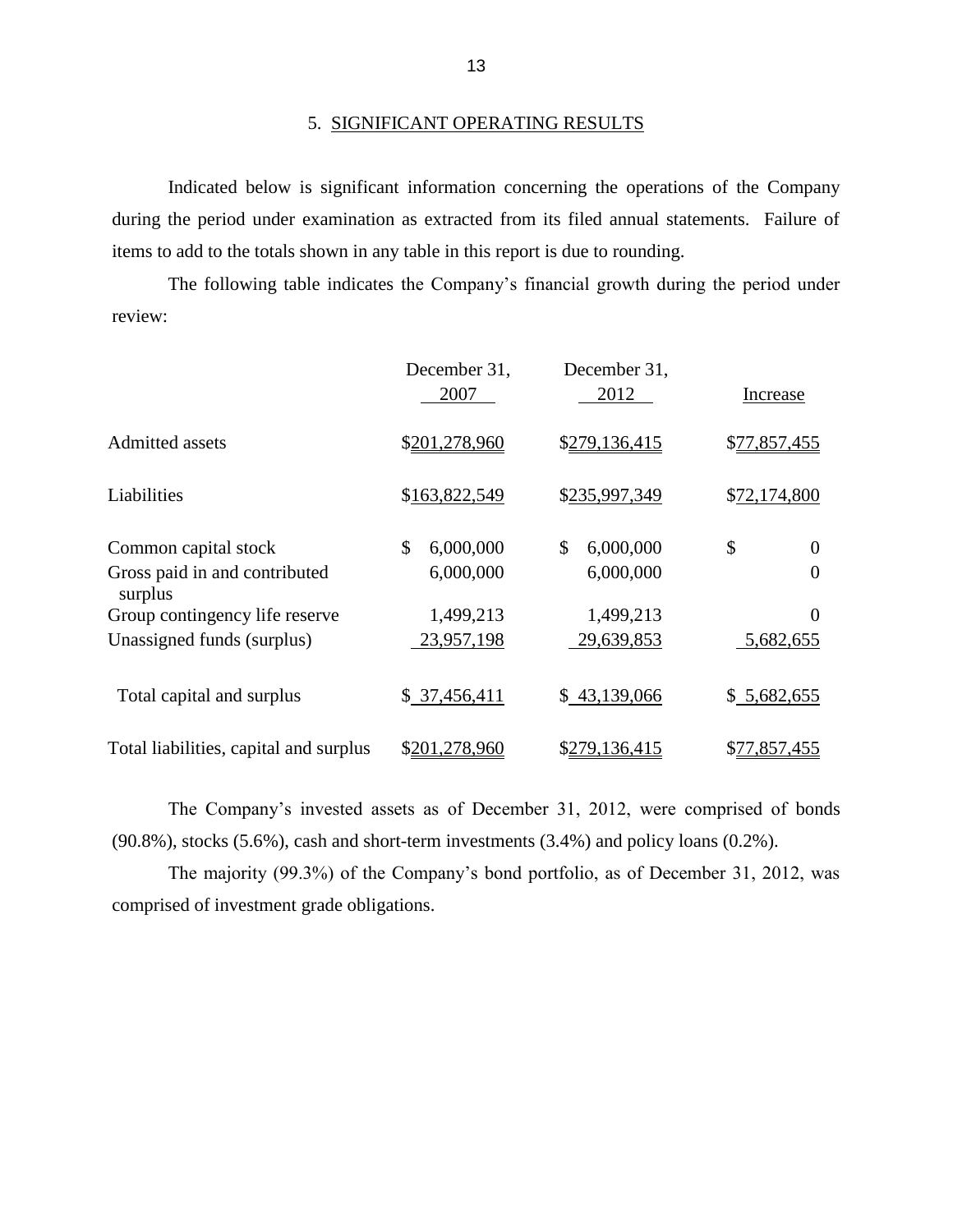The following indicates, for each of the years listed below, the amount of life insurance issued and in force by type (in thousands of dollars):

|      | Group Life |             |  |  |  |  |
|------|------------|-------------|--|--|--|--|
|      | Issued $&$ |             |  |  |  |  |
| Year | Increases  | In Force    |  |  |  |  |
|      |            |             |  |  |  |  |
| 2008 | \$118,168  | \$987,096   |  |  |  |  |
| 2009 | \$88,328   | \$1,409,022 |  |  |  |  |
| 2010 | \$120,946  | \$1,436,690 |  |  |  |  |
| 2011 | \$96,614   | \$1,440,656 |  |  |  |  |
| 2012 | \$82,887   | \$1,438,220 |  |  |  |  |

 in the maximum group life face amount it provides to each clergy member of the Episcopal Church. The maximum was increased from \$50,000 to \$100,000 for active clergy and from The increase of group life insurance in-force from 2008 to 2009 was due to the increase \$30,000 to \$50,000 retired clergy. This change was effective January 1, 2009.

 The following is the net gain (loss) from operations by line of business after federal income taxes but before realized capital gains (losses) reported for each of the years under examination in the Company's filed annual statements:

|                         | 2008           | 2009             | 2010          | 2011           | 2012          |
|-------------------------|----------------|------------------|---------------|----------------|---------------|
| Ordinary:               |                |                  |               |                |               |
| Life insurance          | \$ (399,360)   | $$ (529,864)$ \$ | (420, 425)    | \$(449,323)    | \$ (443,369)  |
| Individual annuities    | 615,762        | 811              | 835,419       | 739,748        | 1,147,352     |
| Supplementary contracts | (229, 613)     | (151,570)        | 28,116        | (69,148)       | 18,650        |
| Total ordinary          | \$<br>(13,211) | \$ (680,623)     | 443,110<br>\$ | S.<br>221,277  | S.<br>722,633 |
| Group:                  |                |                  |               |                |               |
| Life                    | \$3,039,370    | \$4,032,619      | \$2,787,192   | \$308,324      | \$1,523,768   |
| Annuities               | 59,960         | 457,094          | 52,744        | 449,064        | 990,039       |
| Total group             | \$3,099,330    | \$4,489,713      | \$2,839,936   | 757,388<br>S.  | \$2,513,807   |
| Total                   | \$3,086,119    | \$3,809,090      | \$3,283,045   | 978,665<br>\$. | \$3,236,440   |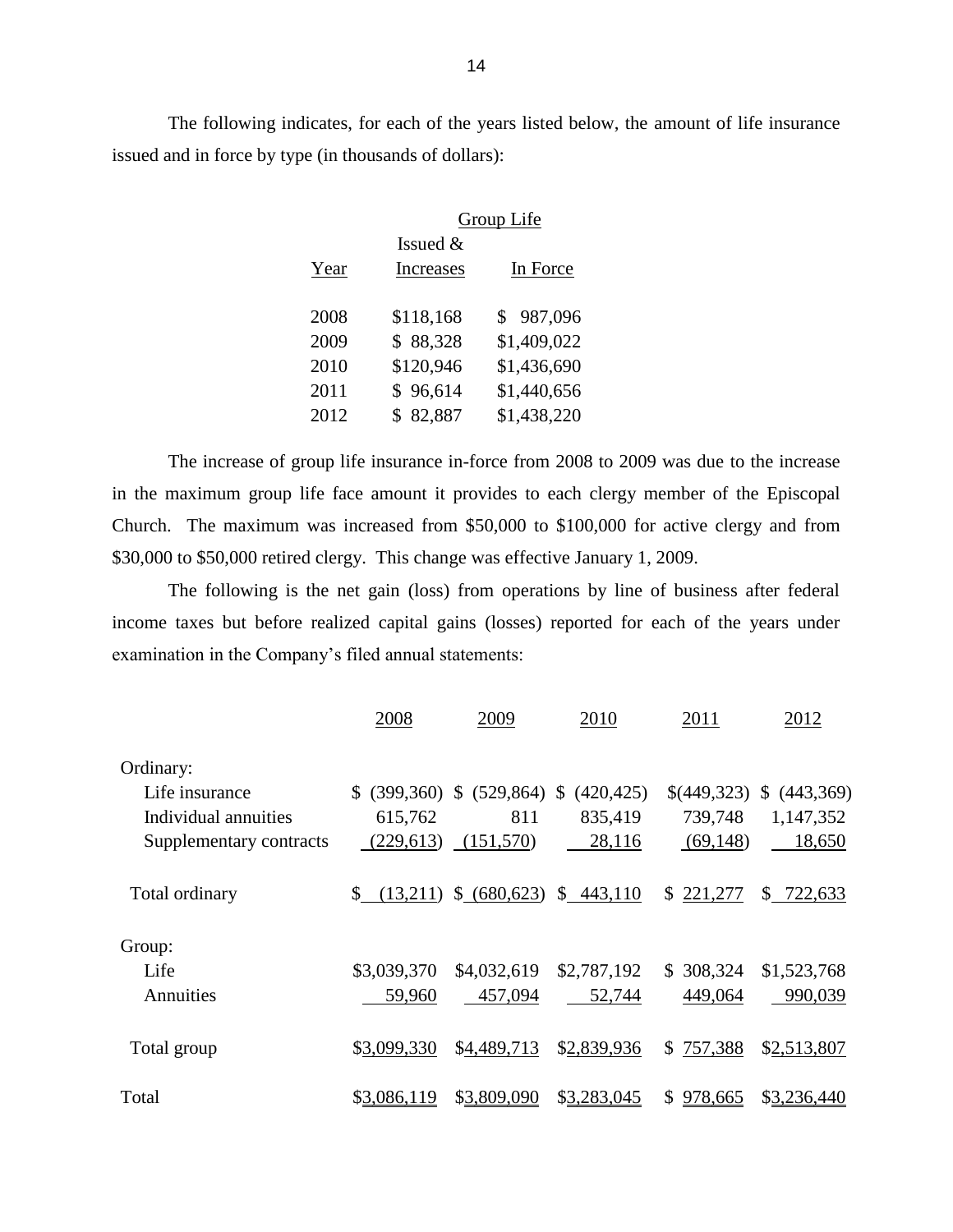than expected mortality rates and lack of scale in that product line. Further, the Company stopped writing individual life policies in 2010. The Company has experienced losses in the individual life line of business due to higher

The decrease in net gain from operations from 2010 to 2011 was due to the unfavorable experience on group life insurance products.

 The increase in net gain from operations from 2011 to 2012 was due mainly to an increase in the group life premiums and a reduction in life claims. Also contributing to the increase was a reduction in the annuity crediting rate, with investment income and Interest Maintenance Reserves (IMR) remaining flat.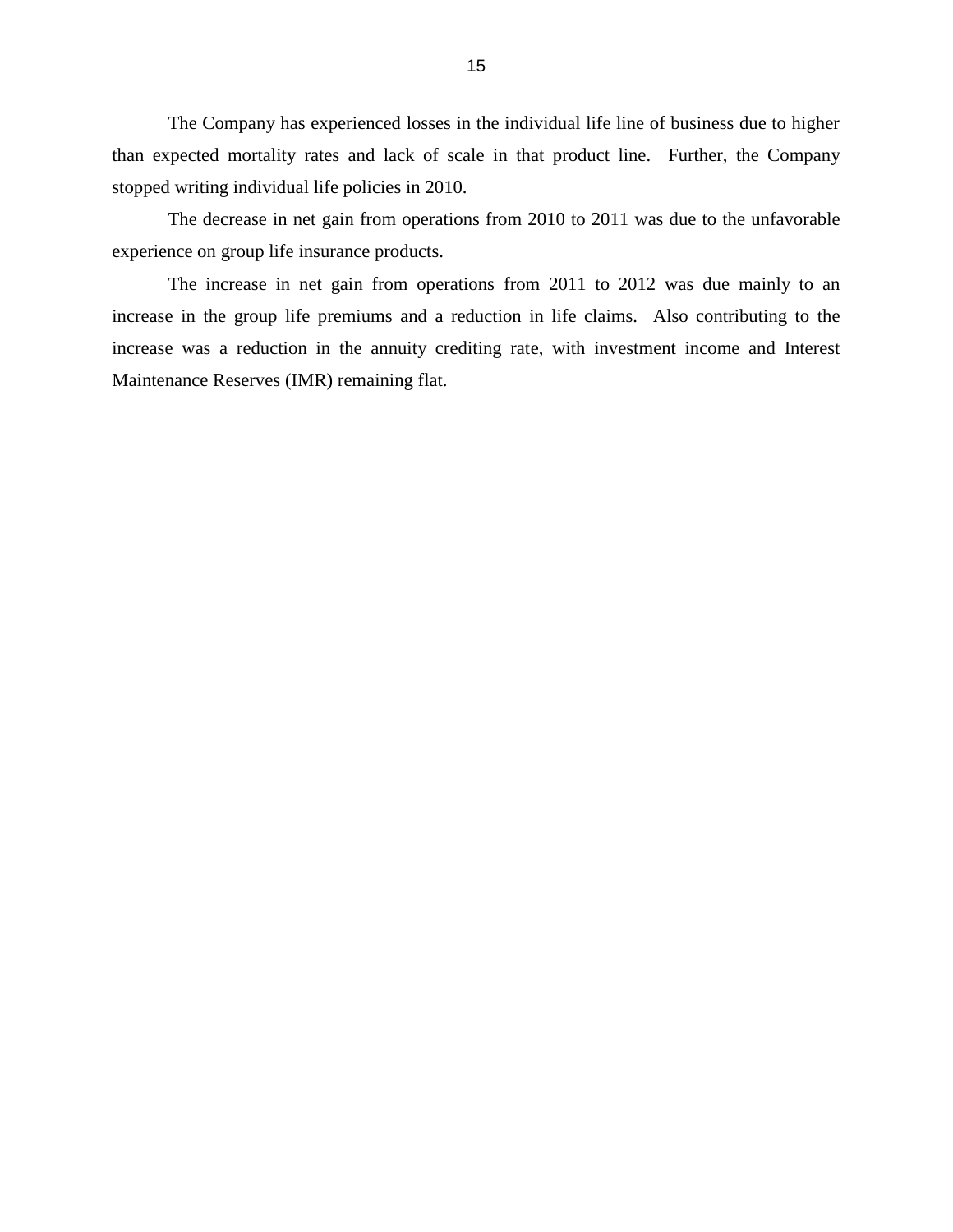#### 6. FINANCIAL STATEMENTS

<span id="page-18-0"></span> December 31, 2012, as contained in the Company's 2012 filed annual statement, a condensed summary of operations and a reconciliation of the capital and surplus account for each of the years under review. The examiner's review of a sample of transactions did not reveal any The following statements show the assets, liabilities, capital and surplus as of differences which materially affected the Company's financial condition as presented in its financial statements contained in the December 31, 2012 filed annual statement.

#### A. Independent Accountants

combined statutory basis statements of financial position of the Company as of December  $31<sup>st</sup>$  of The firm of Ernst & Young, LLP was retained by the Company to audit the Company's each year in the examination period and the related statutory-basis statements of operations, capital and surplus, and cash flows for the year then ended.

 Ernst & Young, LLP concluded that the statutory financial statements presented fairly, in all material respects, the financial position of the Company at the respective audit dates. Balances reported in these audited financial statements were reconciled to the corresponding years' annual statements with no discrepancies noted.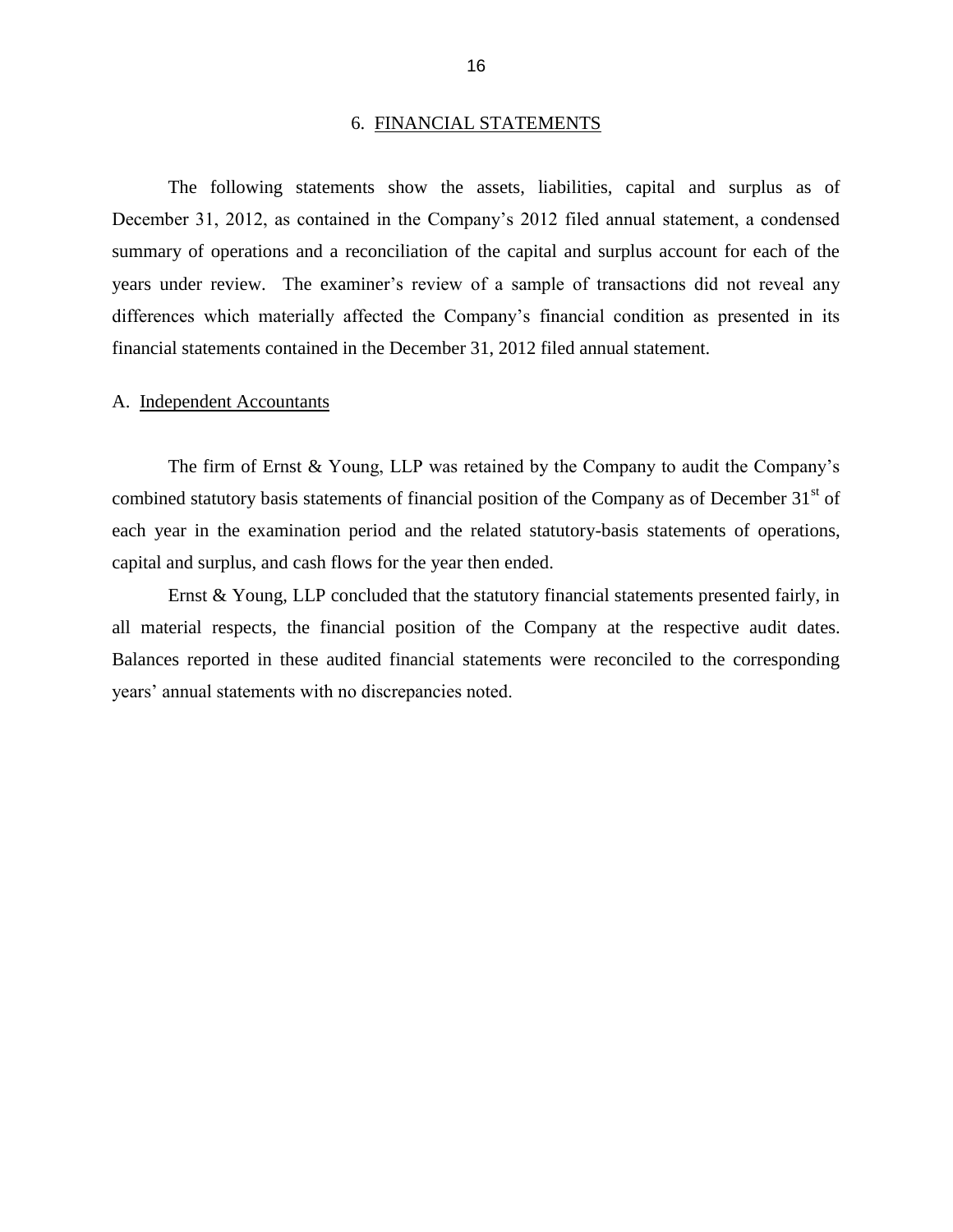# B. Net Admitted Assets

| <b>Bonds</b>                                                          | \$250,793,919 |
|-----------------------------------------------------------------------|---------------|
| Stocks:                                                               |               |
| Preferred stocks                                                      | 650,050       |
| Common stocks                                                         | 14,749,075    |
| Cash, cash equivalents and short term investments                     | 9,470,019     |
| Contract loans                                                        | 442,251       |
| Investment income due and accrued                                     | 2,419,526     |
| Premiums and considerations:                                          |               |
| Uncollected premiums and agents' balances in the course of collection | 250,448       |
| Reinsurance:                                                          |               |
| Amounts recoverable from reinsurers                                   | 113,000       |
| Receivables from parent, subsidiaries and affiliates                  | 226,613       |
| Administrative fees – receivable                                      | 17,309        |
| Other assets                                                          | 4,205         |
| Total admitted assets                                                 | \$279,136,415 |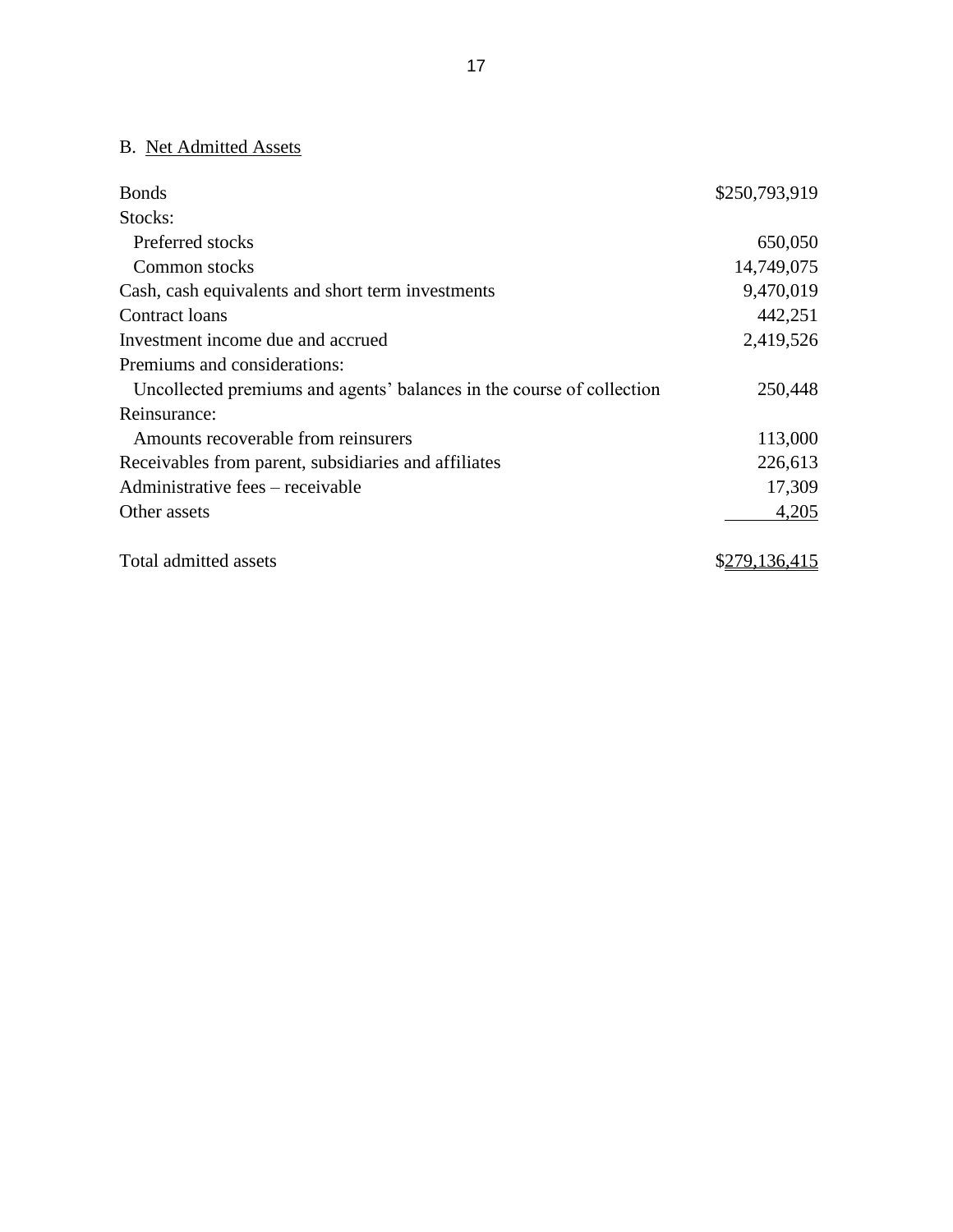# C. Liabilities, Capital and Surplus

| Aggregate reserve for life policies and contracts                       | \$195,703,033   |
|-------------------------------------------------------------------------|-----------------|
| Liability for deposit-type contracts                                    | 14,698,166      |
| Contract claims:                                                        |                 |
| Life                                                                    | 3,464,945       |
| Premiums and annuity considerations for life and accident and health    |                 |
| contracts received in advance                                           | 33,385          |
| Contract liabilities not included elsewhere:                            |                 |
| Other amounts payable on reinsurance                                    | 67,965          |
| Interest maintenance reserve                                            | 10,785,844      |
| General expenses due or accrued                                         | 780,763         |
| Taxes, licenses and fees due or accrued, excluding federal income taxes | 225,185         |
| Remittances and items not allocated                                     | 411,025         |
| Miscellaneous liabilities:                                              |                 |
| Asset valuation reserve                                                 | 3,338,657       |
| Payable to parent, subsidiaries and affiliates                          | 600,238         |
| Payable for Securities                                                  | 5,883,681       |
| Administrative fees – paid in advance                                   | 4,462           |
| <b>Total liabilities</b>                                                | \$235,997,349   |
| Common capital stock                                                    | \$<br>6,000,000 |
| Gross paid in and contributed surplus                                   | \$<br>6,000,000 |
| Group contingency life reserves                                         | 1,499,213       |
| Unassigned funds (surplus)                                              | 29,639,853      |
| Surplus                                                                 | \$37,139,066    |
| Total capital and surplus                                               | \$43,139,066    |
| Total liabilities, capital and surplus                                  | \$279,136,415   |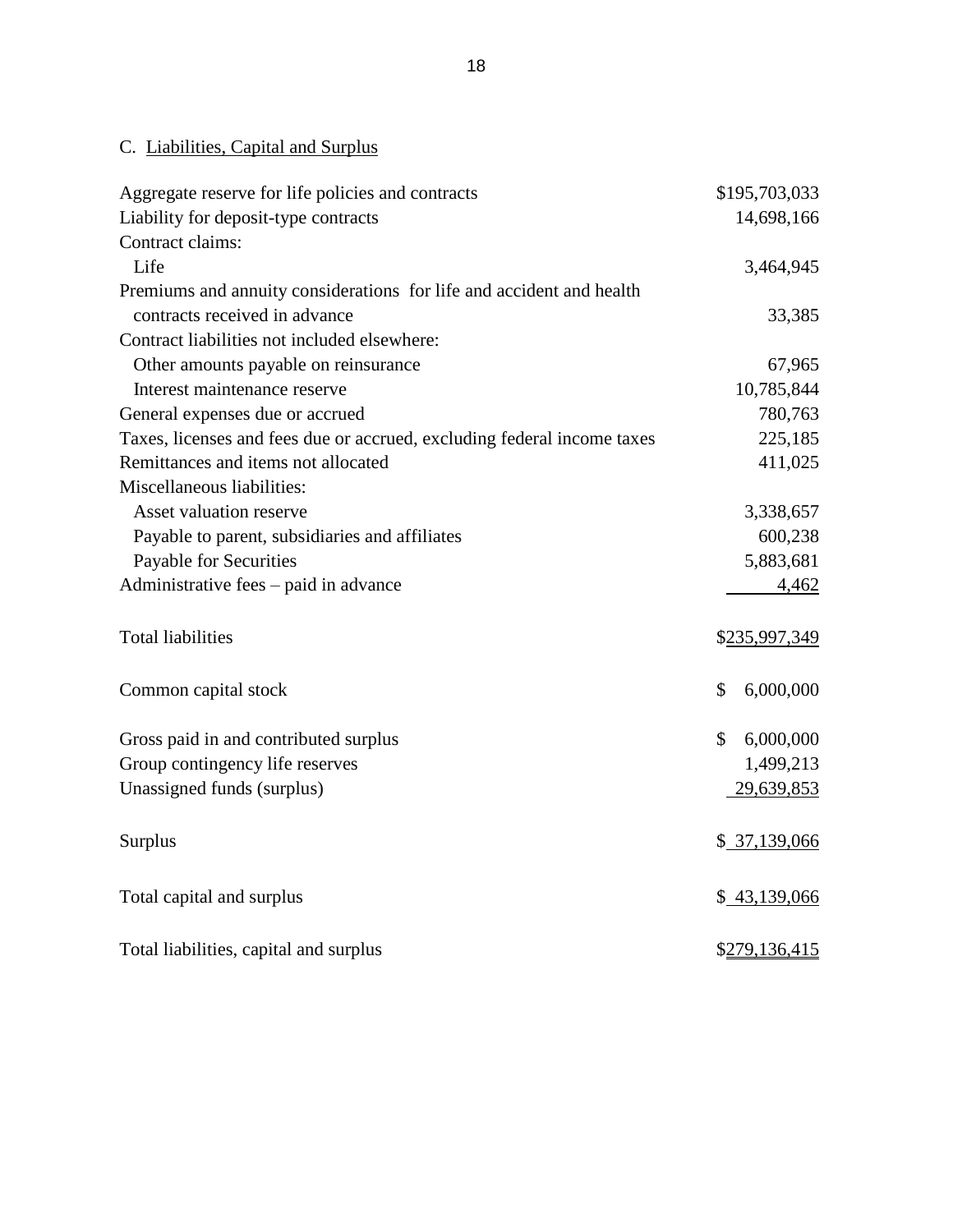# D. Condensed Summary of Operations

|                                                             | 2008           | 2009         | 2010         | 2011                      | 2012         |
|-------------------------------------------------------------|----------------|--------------|--------------|---------------------------|--------------|
| Premiums and considerations                                 | \$25,359,167   | \$35,005,394 | \$36,223,707 | \$37,618,769              | \$42,013,049 |
| Investment income                                           | 10,403,525     | 10,609,257   | 11,553,799   | 12,341,239                | 12,405,881   |
| Miscellaneous income                                        | 124,650        | 238,675      | 226,892      | 185,892                   | 203,022      |
| Total income                                                | \$35,887,342   | \$45,853,326 | \$48,004,398 | \$50,145,900              | \$54,621,952 |
| Benefit payments                                            | \$23,092,045   | \$24,256,783 | \$26,179,124 | \$27,479,311              | \$32,956,723 |
| Increase in reserves                                        | 3,225,386      | 10,641,213   | 11,481,434   | 14,239,552                | 10,978,171   |
| General expenses and taxes                                  | 6,476,926      | 7,139,996    | 7,064,829    | 7,452,429                 | 7,448,994    |
| Increase in loading on deferred and uncollected<br>premiums | 6,865          | 6,243        | (4,034)      | (4,057)                   | 1,624        |
| <b>Total deductions</b>                                     | \$32,801,222   | \$42,044,235 | \$44,721,353 | \$49,167,235              | \$51,385,512 |
| Net gain                                                    | \$3,086,120    | \$3,809,091  | \$3,283,045  | $\mathbb{S}^-$<br>978,665 | \$3,236,440  |
| Net gain from operations                                    |                |              |              |                           |              |
| before net realized capital gains                           | \$3,086,120    | \$3,809,091  | \$3,283,045  | $\mathbb{S}$<br>978,665   | \$3,236,440  |
| Net realized capital gains (losses)                         | (6,203,966)    | (1,528,343)  | 943,648      | $\theta$                  | 3,655        |
| Net income                                                  | \$ (3,117,847) | \$2,280,747  | \$4,226,693  | 978,665<br>$\mathbb{S}^-$ | \$3,240,095  |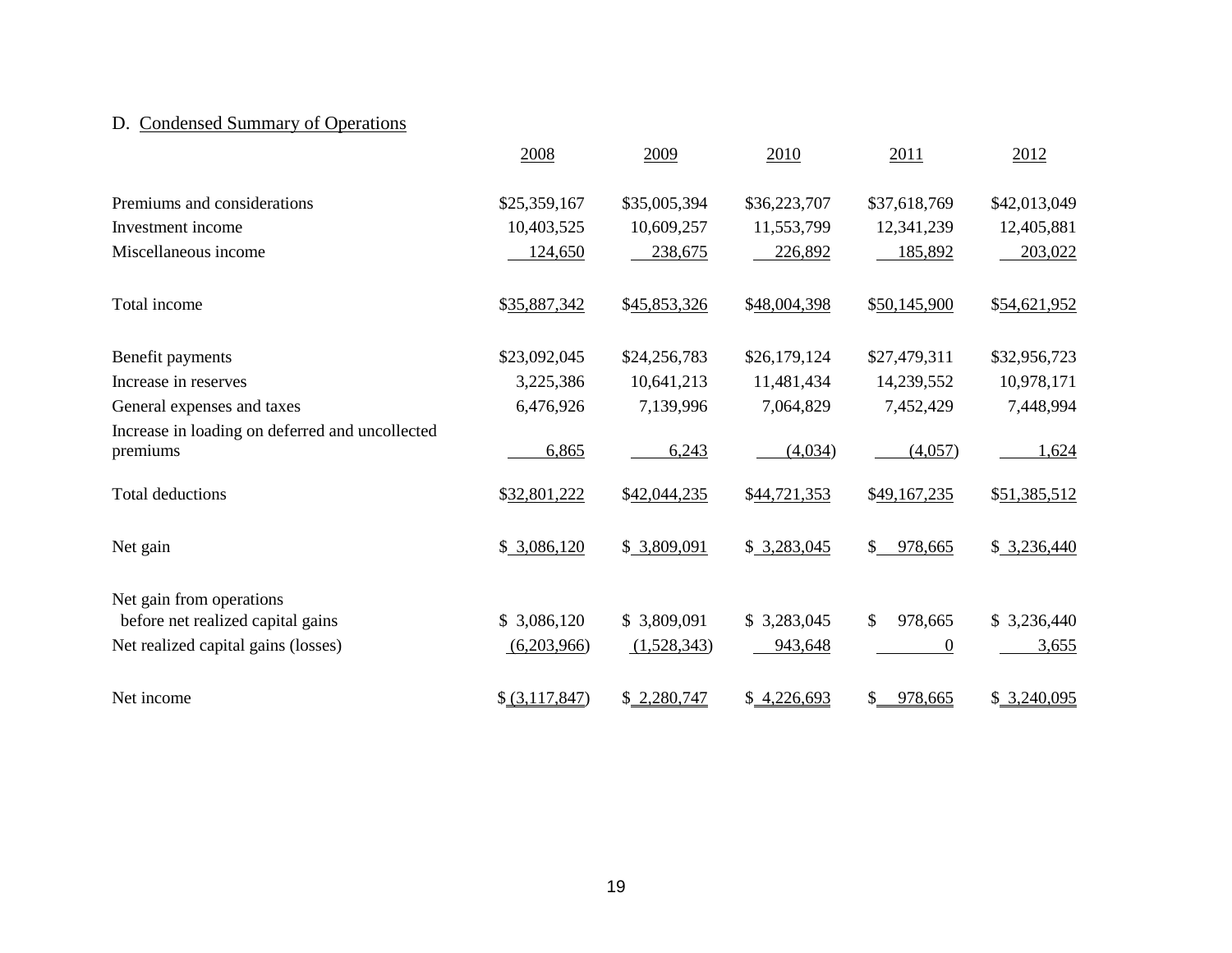# E. Capital and Surplus Account

|                                                                                         | 2008             | 2009                   | 2010                | 2011                | 2012                |
|-----------------------------------------------------------------------------------------|------------------|------------------------|---------------------|---------------------|---------------------|
| Capital and surplus,<br>December 31, prior year                                         | \$37,456,411     | \$31,475,531           | \$35,308,408        | \$38,933,723        | \$38,468,438        |
| Net income                                                                              | \$ (3,117,847)   | \$2,280,747            | \$4,226,693         | \$<br>978,665       | \$3,240,095         |
| Change in net unrealized capital<br>gains (losses)                                      | (3,250,287)      | 2,980,949              | 949,392             | (279, 405)          | 1,787,758           |
| Change in non-admitted assets<br>and related items<br>Change in asset valuation reserve | 1,117<br>386,145 | (8, 843)<br>(919, 976) | 8,076<br>(358, 846) | 7,190<br>(171, 734) | 8,165<br>(365, 392) |
| Dividends to stockholders                                                               | 0                | (500,000)              | (1,200,000)         | (1,000,000)         | $\theta$            |
| Net change in capital and surplus for the year                                          | \$(5,980,872)    | \$3,832,877            | \$3,625,315         | \$.<br>(465, 284)   | \$4,670,626         |
| Capital and surplus,<br>December 31, current year                                       | \$31,475,531     | \$35,308,408           | \$38,933,723        | \$38,468,438        | \$43,139,066        |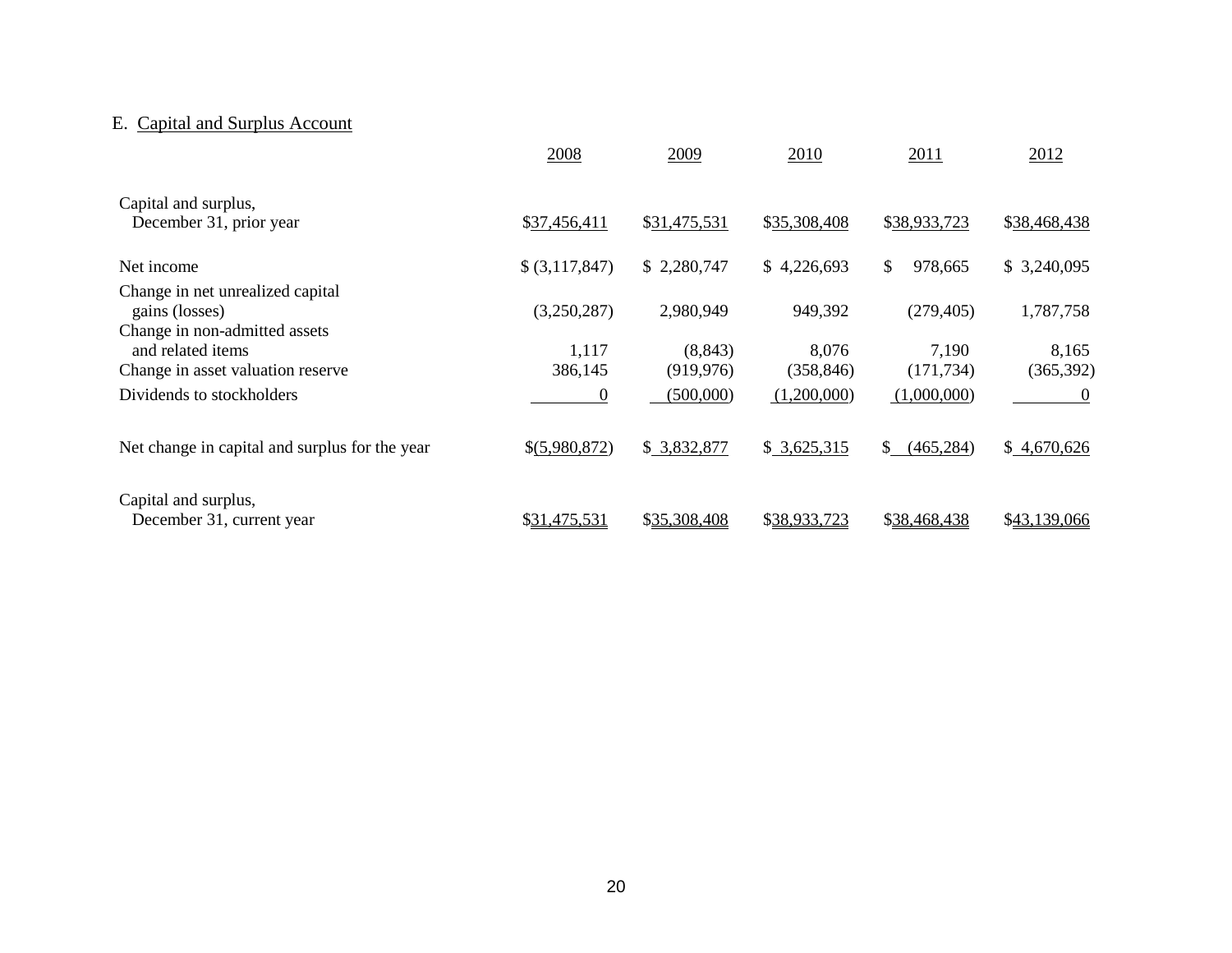#### 7. MARKET CONDUCT ACTIVITIES

<span id="page-23-0"></span> affecting policyholders, claimants, and beneficiaries to determine compliance with applicable The examiner reviewed various elements of the Company's market conduct activities statutes and regulations and the operating rules of the Company.

#### A. Advertising and Sales Activities

 The examiner reviewed a sample of the Company's advertising files and the sales activities of the sales representatives including solicitation and the replacement of insurance policies.

1. Section 219.4(e) of Department Regulation No. 34-A states, in part:

 "The words free, no cost, without cost, no additional cost, at no extra cost, without additional cost, or words of similar import, may not be used with respect to any benefit or service being made available with the policy."

 During the examiner's review of the advertising files provided by the Company, the examiner noted that the Company used the words "at no additional cost" in two advertisements describing features such as portable, convertible and EFT of the Company's Supplemental Group Life product.

 The Company violated Section 219.4(e) of Department Regulation No. 34-A when it used the phrase "at no additional cost" to describe benefits such as portable, convertible and EFT that are included in the policy.

2. Section 219.4(h) of Department Regulation 34-A states the following:

 "Any insurer using the phrase low cost or similar term, to characterize its operation, policy portfolio, or a particular policy form shall, upon request of the superintendent, submit to the superintendent such evidence as it may have to substantiate such use."

 During the examiner's review of advertising, the examiner noted that the Company used in five advertisements. The Company was unable to substantiate the use of the term "low cost"the term "low cost" describing group term life benefits such as AD&D and dependent coverage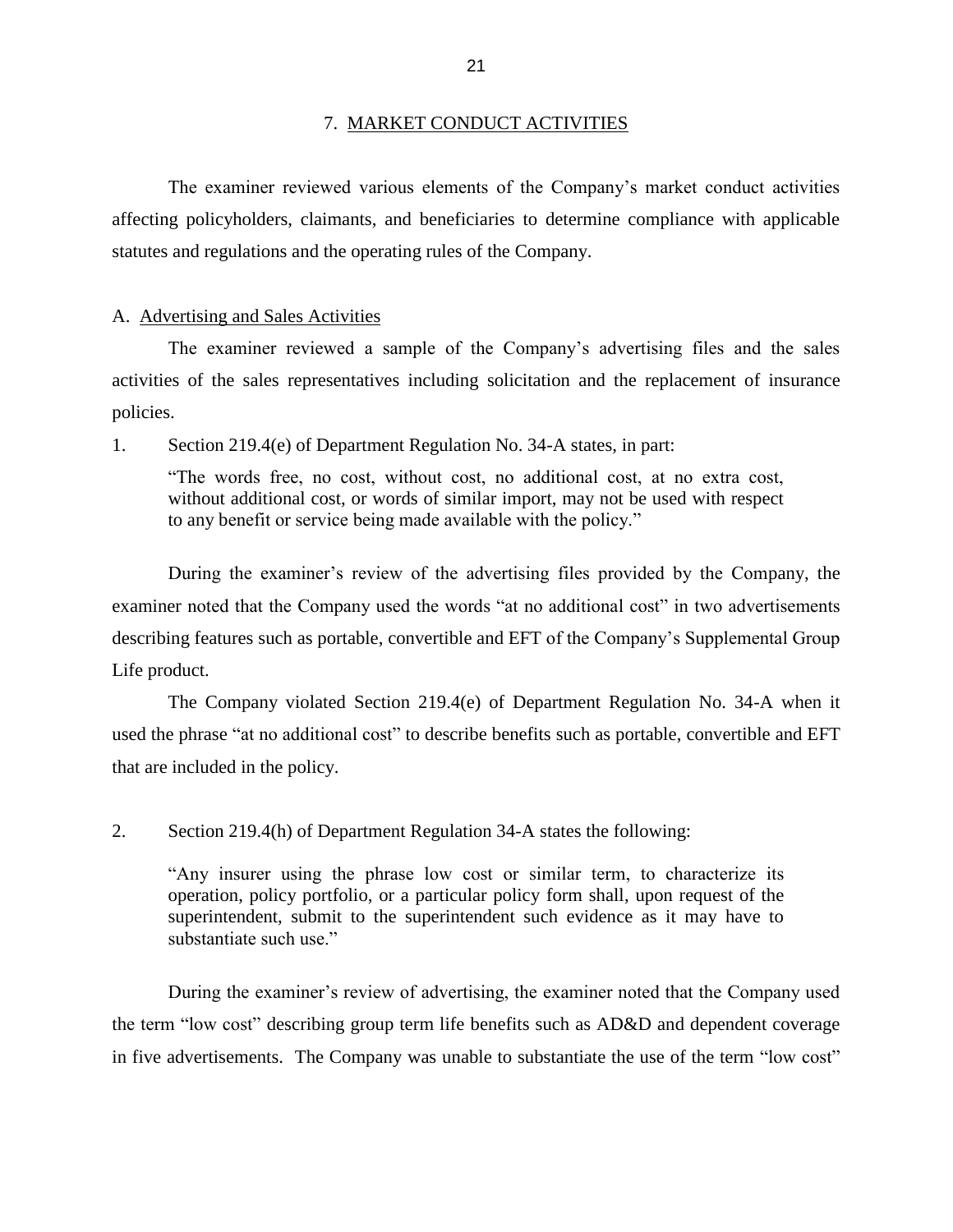<span id="page-24-0"></span> in the five advertisements when asked to submit evidence to substantiate the use of such terminology.

 The Company violated Section 219.4(h) of Department Regulation No. 34-A when it used the phrase "low cost" in five advertisements, but was unable to substantiate such reference.

#### B. Underwriting and Policy Forms

The examiner reviewed a sample of new underwriting files, both issued and declined, and the applicable policy forms.

Based upon the sample reviewed, no significant findings were noted.

#### C. Treatment of Policyholders

 lapses. The examiner also reviewed the various controls involved, checked the accuracy of the The examiner reviewed a sample of various types of claims, surrenders, changes and computations and traced the accounting data to the books of account.

Based upon the sample reviewed, no significant findings were noted.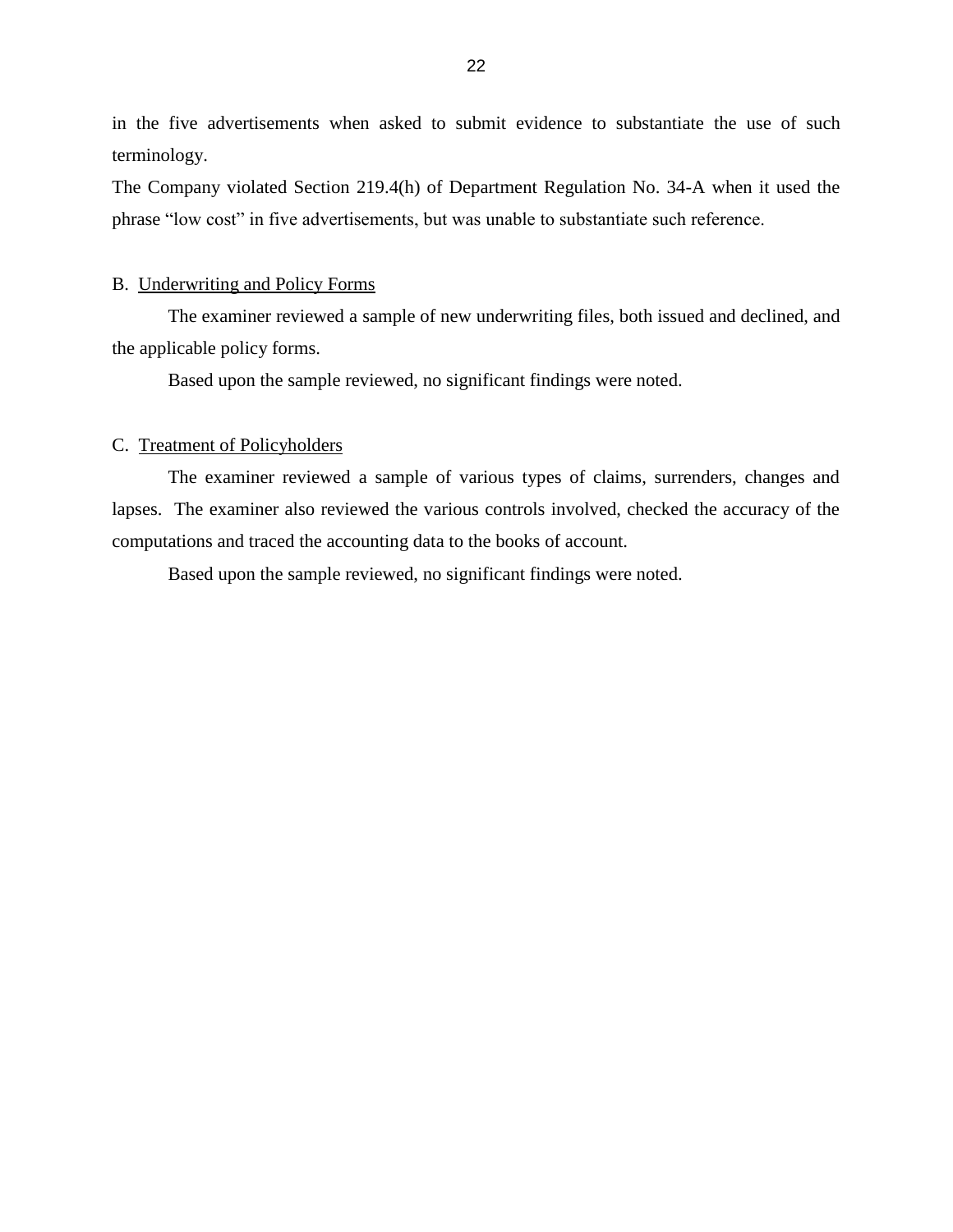#### 8. PRIOR REPORT SUMMARY AND CONCLUSIONS

<span id="page-25-0"></span> Following is the violation contained in the prior report on examination and the subsequent action taken by the Company in response to the citation:

#### Item Description

 A The Company violated Section 1201(a)(5)(B) of the New York Insurance Law when it did not maintain, for all the years under examination, the required minimum of two directors residing in this state.

> The Company complied with Section 1201(a)(5)(B) of the New York Insurance Law by maintaining the required minimum number of directors residing in New York for all years under examination.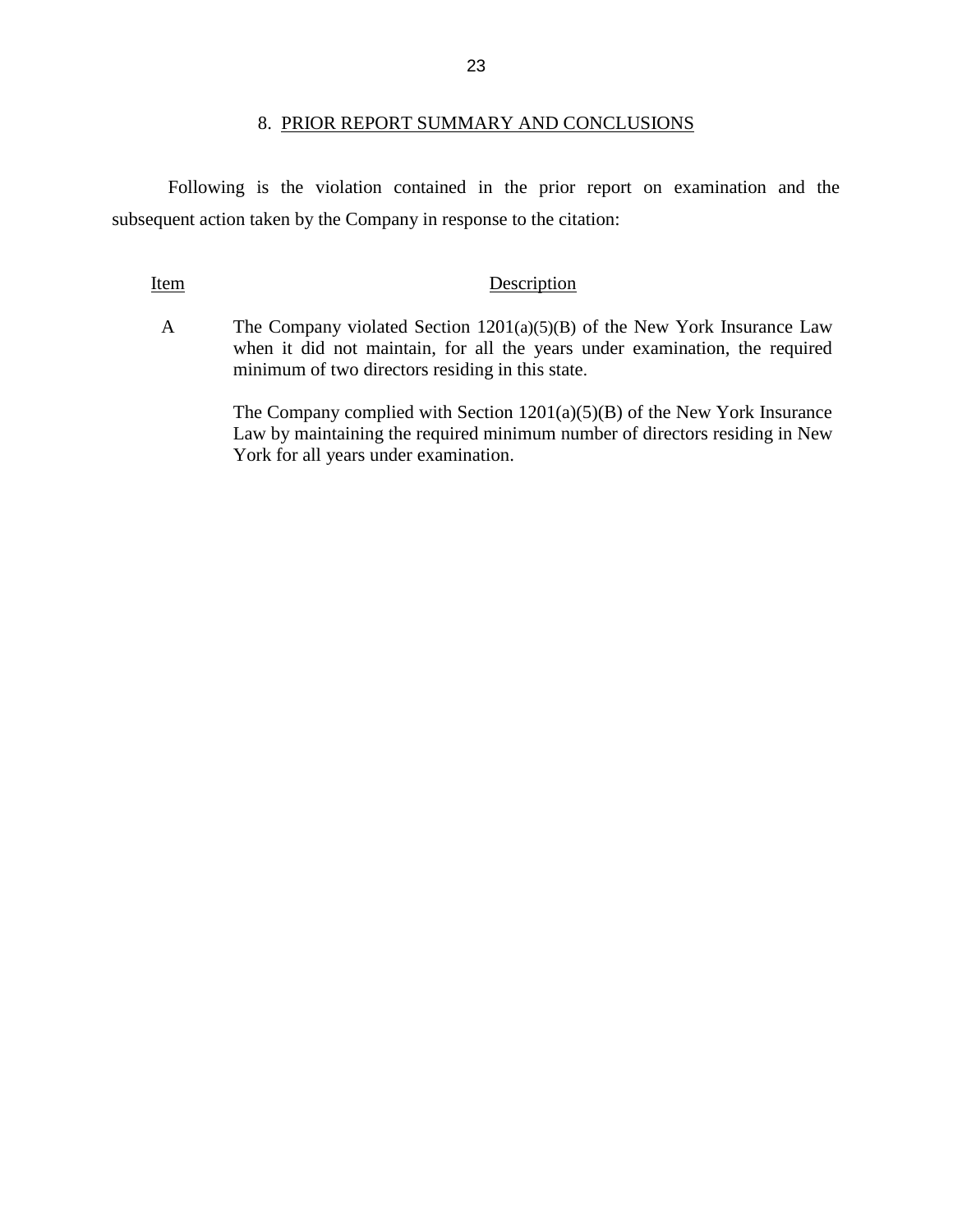# 9. SUMMARY AND CONCLUSIONS

# Following are the violations contained in this report:

| Item        | Description                                                                                                                                                                             | Page $No(s)$ . |
|-------------|-----------------------------------------------------------------------------------------------------------------------------------------------------------------------------------------|----------------|
| $\mathbf A$ | The Company violated Section 219.4(e) of Department Regulation No.<br>34-A when it used the phrase "at no additional cost" to describe a<br>benefit that is included in the policy.     | 21             |
| B           | The Company violated Section 219.4(h) of Department Regulation No.<br>34-A when it used the phrase "low cost" in five advertisements, but was<br>unable to substantiate such reference. | 22.            |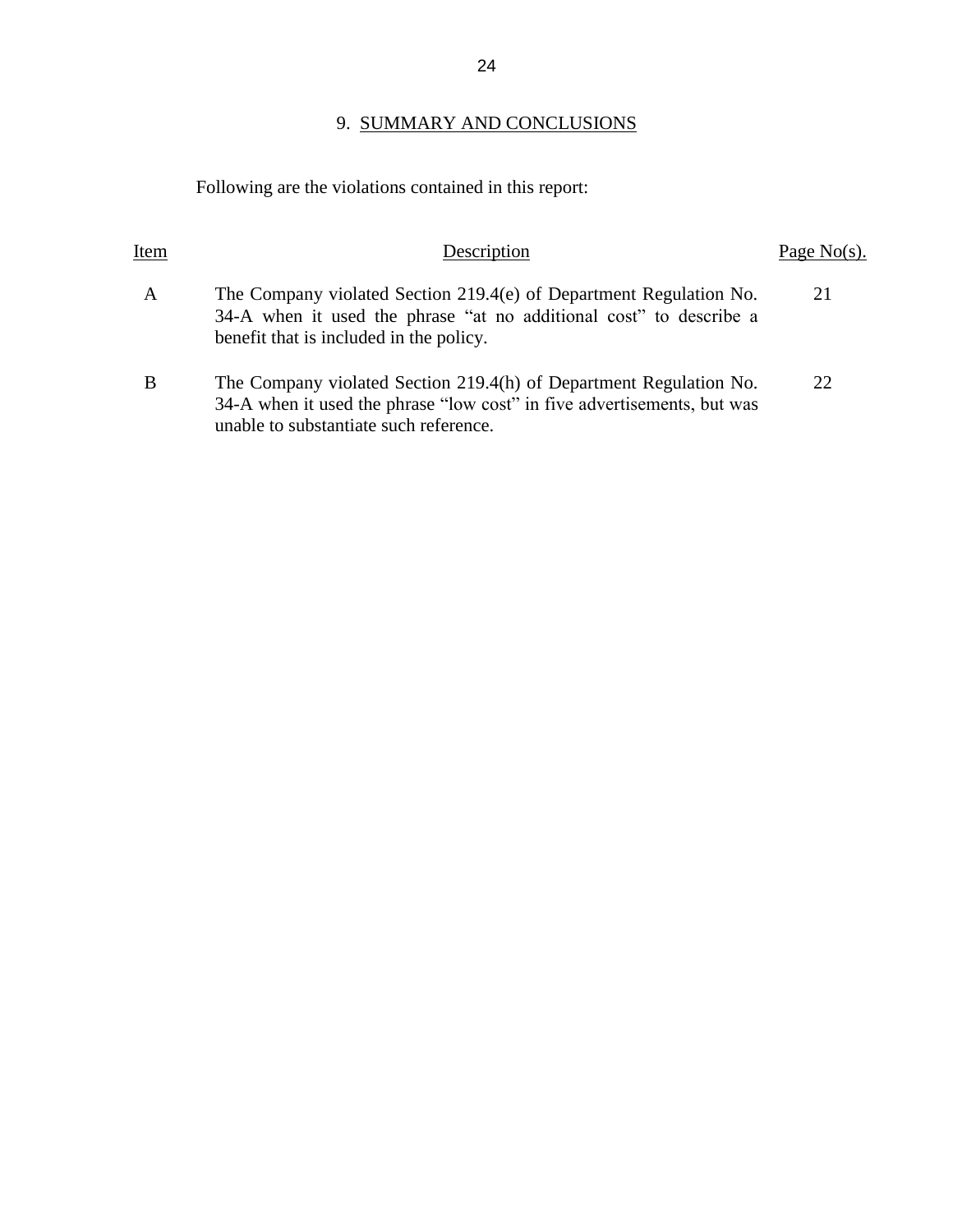Respectfully submitted,

Joshua Weiss Associate Insurance Examiner

**STATE OF NEW YORK**  $\mathcal{L}$  $)$ SS: COUNTY OF NEW YORK  $\mathcal{F}$ 

Joshua Weiss, being duly sworn, deposes and says that the foregoing report, subscribed by him, is true to the best of his knowledge and belief.

//<br>/<br>Ll Le

**Ashya** Weiss

Subscribed and sworn to before me

this 10th day of April, 2014

 $\cdot$  ,  $\infty$ ADUA OLLINAÓ<br>6. DECEMBRA <mark>York</mark> ł, Notary dan figip an El ਿੰਨਜ਼ਾ Commission  $2J17$ da